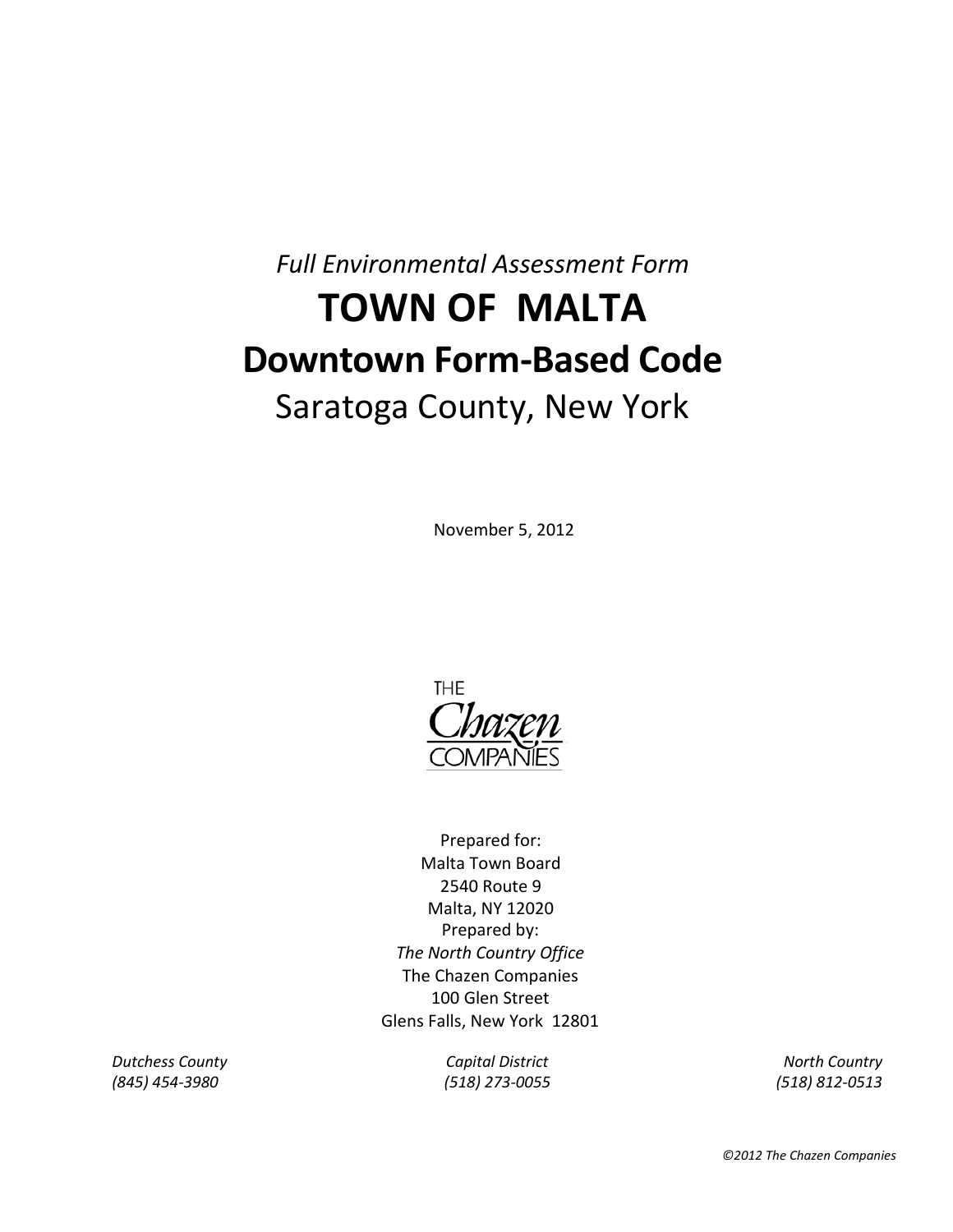### INTRODUCTION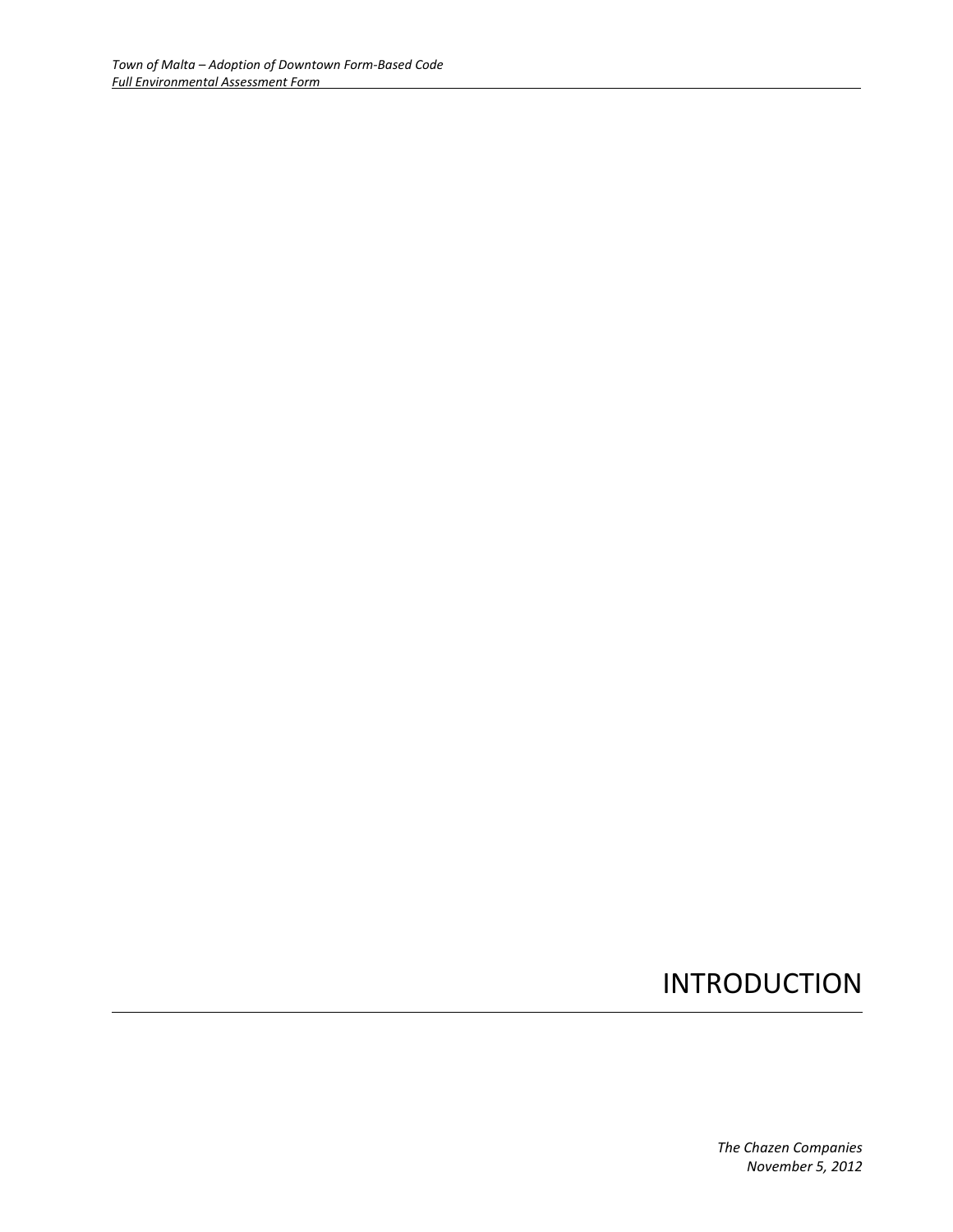#### **INTRODUCTION**

This Environmental Assessment Form has been prepared for the planned adoption of Downtown Malta Form- Based Code ("FBC" or "Code"). The FBC will replace the Downtown Overlay Zone and Commercial Downtown 1 (C-1) zoning district as well as the Downtown Design Standards.

The FBC provides illustrative and descriptive provisions regarding building type, form, placement, design as well as conventional zoning elements regarding height, setback, site use, etc. The stated purpose of the code is to implement the adopted Malta Downtown Plan, guide implementation of this plan and to "*foster predictable results and a high quality public realm by prescribing the physical form of buildings and other elements and addressing the relationship between building facades and the public realm, the form and mass of buildings in relation to one another, and the scale and types of streets and blocks*." The Town of Malta Adopted the Malta Downtown Plan on March 7, 2011 and the FBC implements the vision of the Malta Downtown Plan.

The FBC establishes ten (10) distinct districts that allow for a mixing of land use and building types to achieve a compact form of development. Each district outlines a purpose (or intent), allowed building types, as well as site placement and building form provisions. Building types are established with a goal of ensuring the building form, physical character and quality is consistent with the district objectives. Permissible building types are assigned by district. Focusing on form rather than use, the FBC allows use flexibility while establishing a predictable physical outcome.

The Illustrative Plan which accompanies the code depicts one scenario for the development of downtown when the FBC is applied. The Illustrative Plan also incorporates a Complete Streets plan identifying additional street connections, interconnectivity of properties, access management measures, enhanced bicycle and pedestrian facilities, and other measures designed to accommodate other modes of travel. These measures when implemented are intended to improve connectivity, reduce traffic on Route 9, and improve the walkability of the downtown. The Form Based Code would allow approximately 30 percent less development. When all elements of the plan are considered a positive impact on traffic is anticipated.

The FBC has been developed with significant public input. The Downtown Master Plan included a robust public outreach and engagement program including:

- o 10 Downtown Planning Team Meetings
- o Stakeholder Outreach
- o 2 Open House Meetings 4 sessions total
- o Town wide Design Workshop
- o Town Board Presentations
- o Public Hearing

Development of the Downtown Malta Form Based Code engaged the broader community through a variety of methods

- o Stakeholder Meetings
- o FBC Downtown Charrette March 23 through March 28, 2012 a variety of open sessions, dialogue, presentations, informational meetings
- o Follow up meetings with stakeholders
- o Steering Committee Meetings
- o Town Board Workshops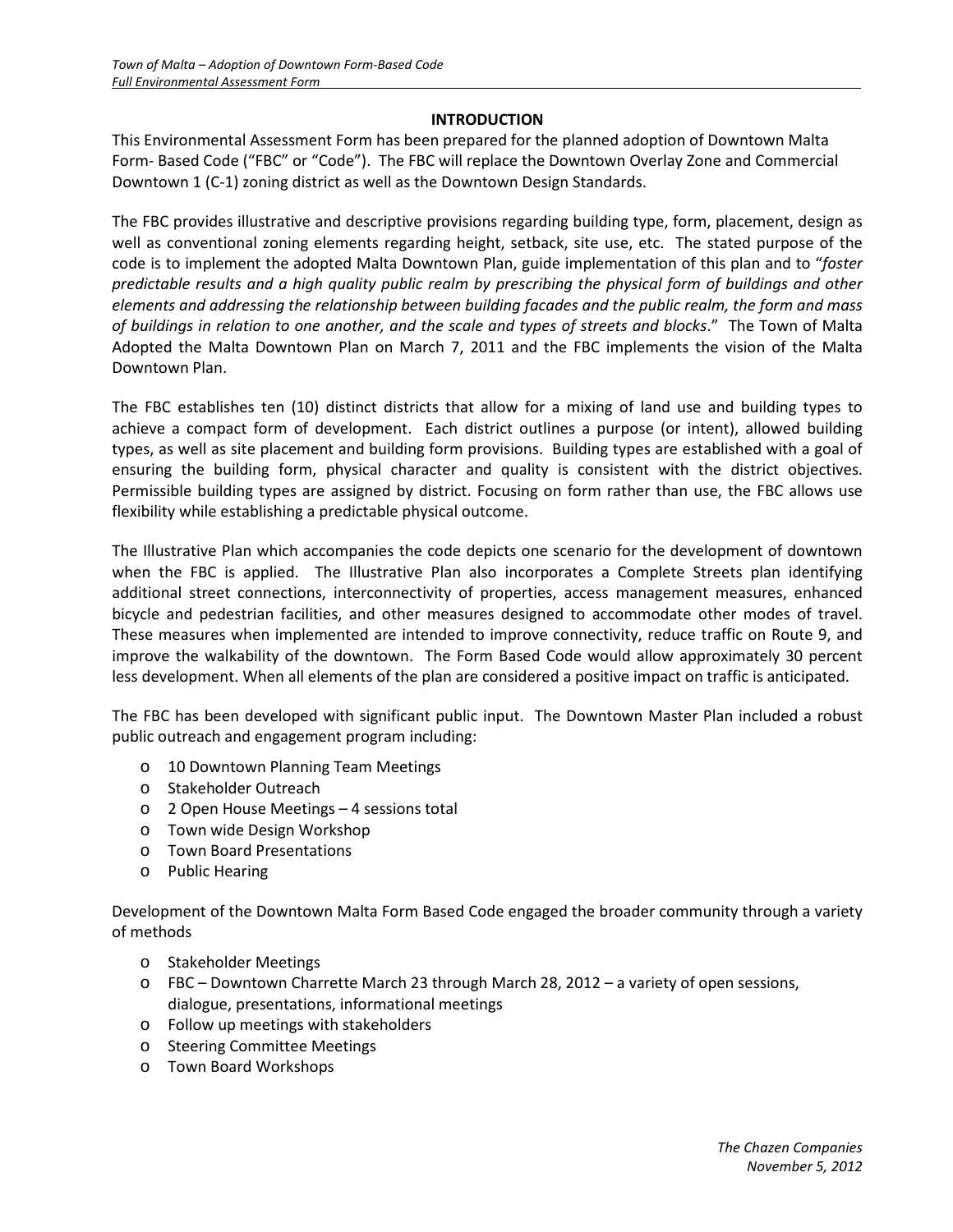The FBC addresses many of the less desirable aspects of the Town's current zoning code as expressed by the public during the development of the Downtown Plan. The FBC addresses building height; allowing buildings from 2 to 4 stories depending on the district location. (The Town's current zoning allows for building heights of 54 ft. and 80 percent lot coverage.) The FBC establishes a mix of building types with a variety of building mass requirements. A maximum building length of the street-facing façade is limited to 175 feet as an example. Building materials are specified, buffers between land uses are established, and building transparency and pedestrian access are addressed. In this fashion, the FBC represents a significant improvement over the current zoning requirements, reducing the scale and density of the downtown more closely reflecting the community's vision for the Town center.

As noted above, the FBC includes measures that will further reduce building heights, lot coverage, and overall development densities. It is anticipated the buildout of the downtown will occur over a 20 to 50 year timeframe and that the rate at which this growth will occur is influenced by many factors which are difficult to forecast. Overall, the FBC reduces the amount of development that will occur in the downtown when contrasted with the current zoning plan.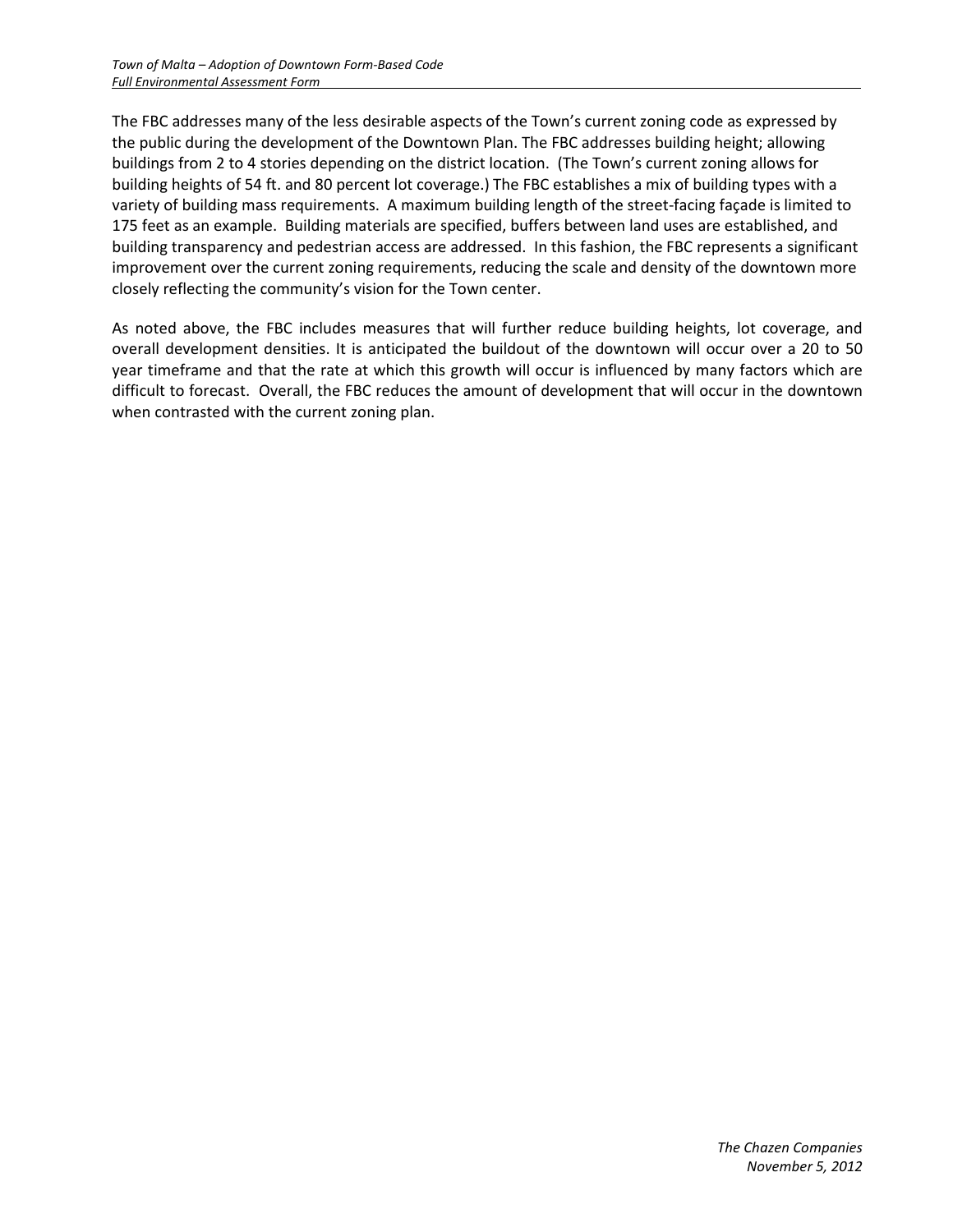## FULL ENVIRONMENTAL ASSESSMENT FORM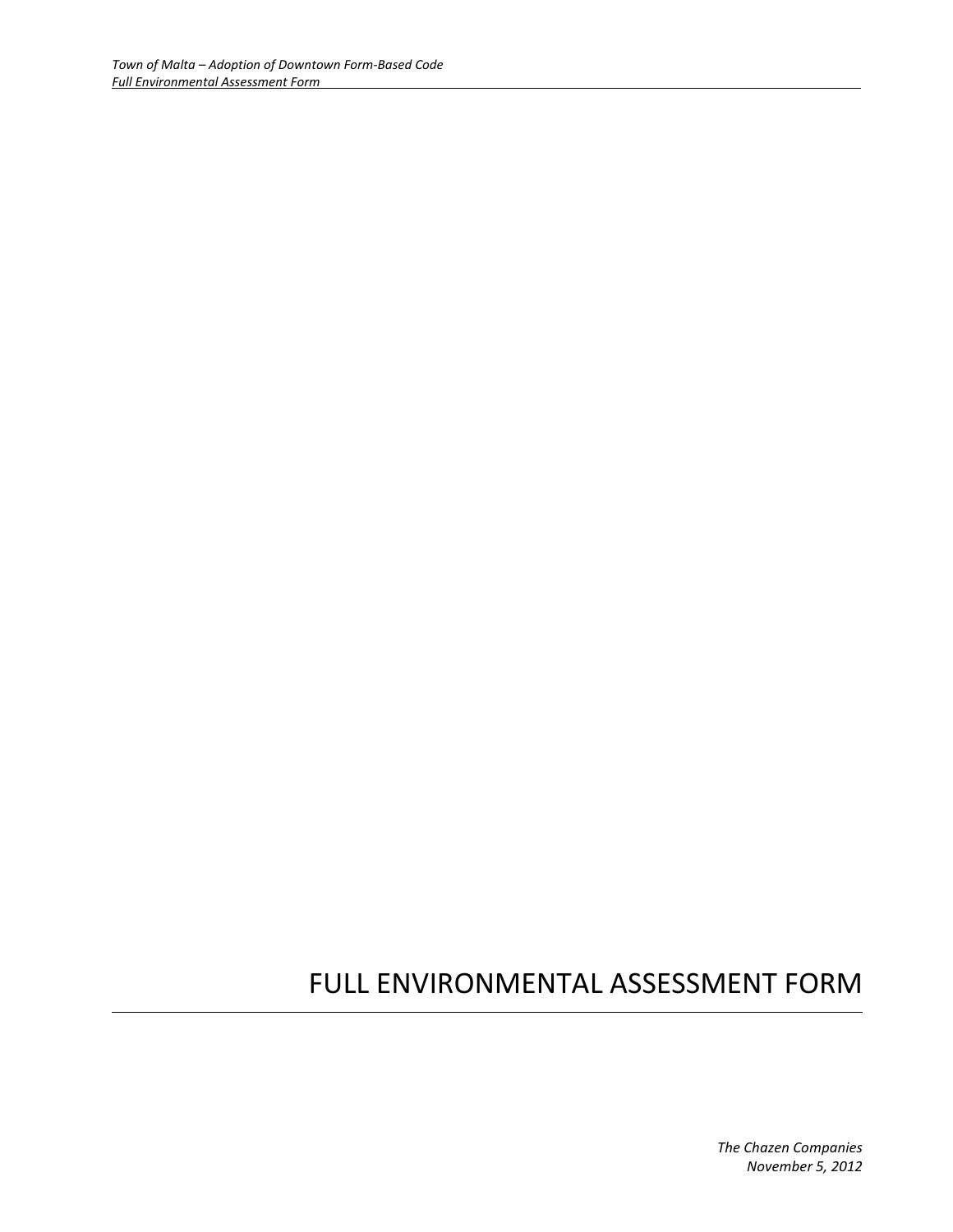#### *617.20*

#### *Appendix A State Environmental Quality Review* **FULL ENVIRONMENTAL ASSESSMENT FORM**

**Purpose:** The full EAF is designed to help applicants and agencies determine, in an orderly manner, whether a project or action may be significant. The question of whether an action may be significant is not always easy to answer. Frequently, there are aspects of a project that are subjective or unmeasureable. It is also understood that those who determine significance may have little or no formal knowledge of the environment or may not be technically expert in environmental analysis. In addition, many who have knowledge in one particular area may not be aware of the broader concerns affecting the question of significance.

The full EAF is intended to provide a method whereby applicants and agencies can be assured that the determination process has been orderly, comprehensive in nature, yet flexible enough to allow introduction of information to fit a project or action.

**Full EAF Components:** The full EAF is comprised of three parts:

- Part 1: Provides objective data and information about a given project and its site. By identifying basic project data, it assists a reviewer in the analysis that takes place in Parts 2 and 3.
- **Part 2:** Focuses on identifying the range of possible impacts that may occur from a project or action. It provides guidance as to whether an impact is likely to be considered small to moderate or whether it is a potentially large impact. The form also identifies whether an impact can be mitigated or reduced.
- **Part 3:** If any impact in Part 2 is identified as potentially large, then Part 3 is used to evaluate whether or not the impact is actually important.

| THIS AREA FOR LEAD AGENCY USE ONLY<br>DETERMINATION OF SIGNIFICANCE - Type 1 and Unlisted Actions                                                                                                                                                            |                                                                                                                                                                                                                                                                                        |                                                               |                              |               |  |  |
|--------------------------------------------------------------------------------------------------------------------------------------------------------------------------------------------------------------------------------------------------------------|----------------------------------------------------------------------------------------------------------------------------------------------------------------------------------------------------------------------------------------------------------------------------------------|---------------------------------------------------------------|------------------------------|---------------|--|--|
|                                                                                                                                                                                                                                                              | Identify the Portions of EAF completed for this project:                                                                                                                                                                                                                               | $\blacksquare$ Part 1                                         | Part 2                       | $\Box$ Part 3 |  |  |
| Upon review of the information recorded on this EAF (Parts 1 and 2 and 3 if appropriate), and any other supporting<br>information, and considering both the magnitude and importance of each impact, it is reasonable determined by the lead<br>agency that: |                                                                                                                                                                                                                                                                                        |                                                               |                              |               |  |  |
| $\blacksquare$ A.                                                                                                                                                                                                                                            | The project will not result in any large and important impact(s) and, therefore, is one which will not have<br>a significant impact on the environment, therefore a negative declaration will be prepared.                                                                             |                                                               |                              |               |  |  |
| □В.                                                                                                                                                                                                                                                          | Although the project could have a significant effect on the environment, there will not be a significant<br>effect for this Unlisted Action because the mitigation measures described in PART 3 have been required,<br>therefore a CONDITIONED negative declaration will be prepared.* |                                                               |                              |               |  |  |
| □ С.                                                                                                                                                                                                                                                         | The project may result in one or more large and important impacts that may have a significant impact on<br>the environment, therefore a positive declaration will be prepared.                                                                                                         |                                                               |                              |               |  |  |
|                                                                                                                                                                                                                                                              | *A Conditioned Negative Declaration is only valid for Unlisted Actions.                                                                                                                                                                                                                |                                                               |                              |               |  |  |
|                                                                                                                                                                                                                                                              | Town of Malta - Adoption of Downtown Form-Based Code                                                                                                                                                                                                                                   | Name of Action                                                |                              |               |  |  |
|                                                                                                                                                                                                                                                              |                                                                                                                                                                                                                                                                                        | Town of Malta Town Board<br>Name of Lead Agency               |                              |               |  |  |
|                                                                                                                                                                                                                                                              | Paul Sausville                                                                                                                                                                                                                                                                         |                                                               | Supervisor                   |               |  |  |
|                                                                                                                                                                                                                                                              | Print or Type Name of Responsible Officer in Lead Agency                                                                                                                                                                                                                               |                                                               | Title of Responsible Officer |               |  |  |
|                                                                                                                                                                                                                                                              |                                                                                                                                                                                                                                                                                        | C. Round                                                      |                              |               |  |  |
|                                                                                                                                                                                                                                                              | Signature of Responsible Officer in Lead Agency                                                                                                                                                                                                                                        | Signature of Preparer (if different from responsible officer) |                              |               |  |  |
|                                                                                                                                                                                                                                                              | Date                                                                                                                                                                                                                                                                                   |                                                               |                              |               |  |  |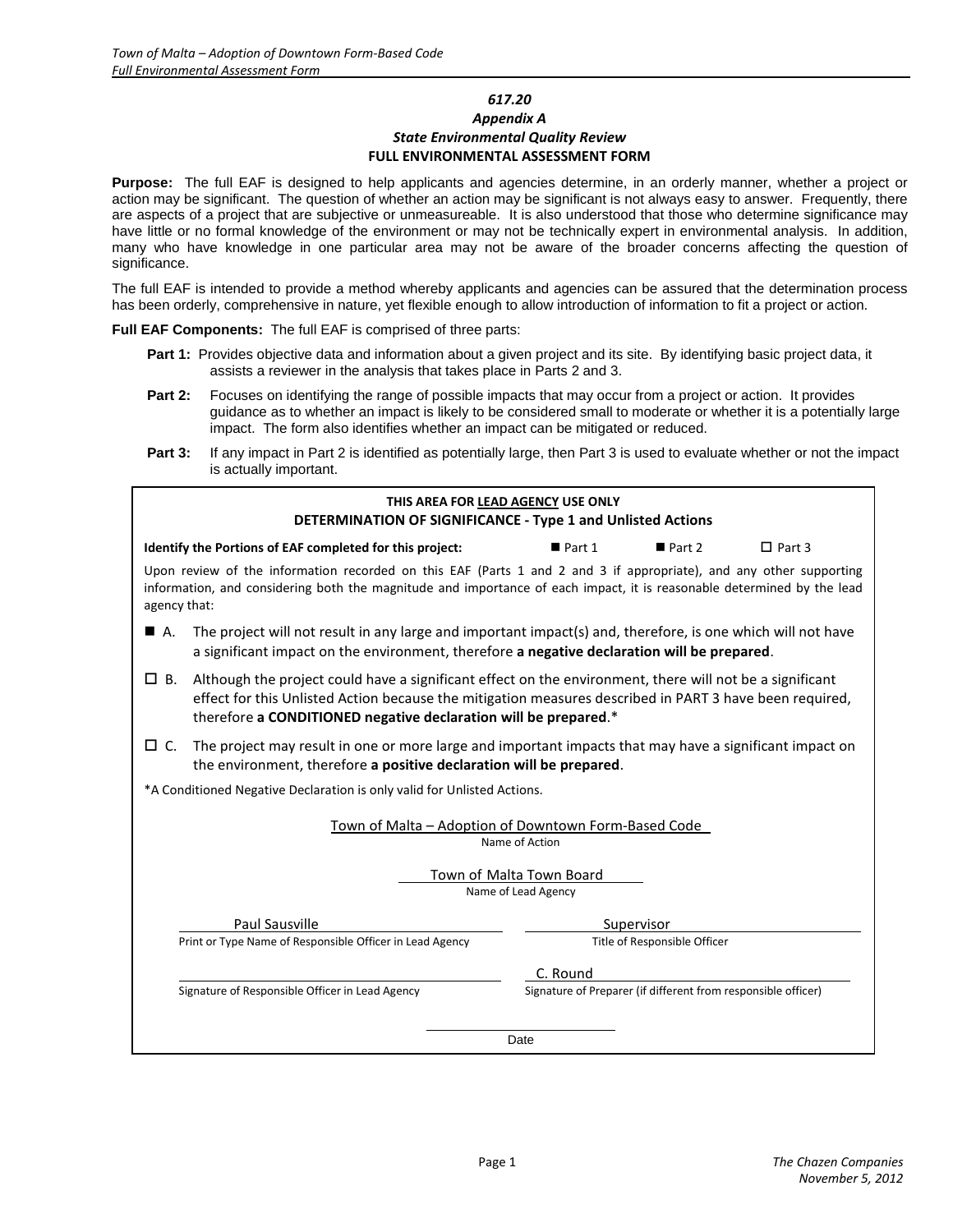#### <span id="page-6-0"></span>**PART 1 - PROJECT INFORMATION Prepared by Project Sponsor**

NOTICE: This document is designed to assist in determining whether the action proposed may have a significant effect on the environment. Please complete the entire form, Parts A through E. Answers to these questions will be considered as part of the application for approval and may be subject to further verification and public review. Provide any additional information you believe will be needed to complete Parts 2 and 3.

It is expected that completion of the full EAF will be dependent on information currently available and will not involve new studies, research or investigation. If information requiring such additional work is unavailable, so indicate and specify each instance.

|          | Town of Malta - Adoption of Downtown Form-Based Code<br>NAME OF ACTION                                                                                                                                                                                                                                                                                                    |                                                                                                                               |                                           |                                                                                                                               |                |
|----------|---------------------------------------------------------------------------------------------------------------------------------------------------------------------------------------------------------------------------------------------------------------------------------------------------------------------------------------------------------------------------|-------------------------------------------------------------------------------------------------------------------------------|-------------------------------------------|-------------------------------------------------------------------------------------------------------------------------------|----------------|
|          | Town of Malta<br><b>LOCATION OF ACTION</b>                                                                                                                                                                                                                                                                                                                                |                                                                                                                               |                                           |                                                                                                                               |                |
|          | NAME OF APPLICANT/SPONSOR<br>Town of Malta                                                                                                                                                                                                                                                                                                                                |                                                                                                                               | <b>BUSINESS TELEPHONE</b><br>518-899-2601 |                                                                                                                               |                |
|          | 2540 Route 9<br><b>ADDRESS</b>                                                                                                                                                                                                                                                                                                                                            |                                                                                                                               |                                           |                                                                                                                               |                |
| CITY/PO  | Malta                                                                                                                                                                                                                                                                                                                                                                     |                                                                                                                               | <b>STATE</b><br><b>NY</b>                 | <b>ZIP CODE</b><br>12020                                                                                                      |                |
|          | NAME OF OWNER (if different)<br>Same as Applicant                                                                                                                                                                                                                                                                                                                         |                                                                                                                               | <b>BUSINESS TELEPHONE</b>                 |                                                                                                                               |                |
|          | <b>ADDRESS</b>                                                                                                                                                                                                                                                                                                                                                            |                                                                                                                               |                                           |                                                                                                                               |                |
| CITY/PO  |                                                                                                                                                                                                                                                                                                                                                                           |                                                                                                                               | <b>STATE</b>                              | <b>ZIP CODE</b>                                                                                                               |                |
|          | Proposed adoption of Downtown Malta Form- Based Code, which will replace and update the<br>DESCRIPTION OF ACTION<br>Town's Downtown Overlay zone.                                                                                                                                                                                                                         |                                                                                                                               |                                           |                                                                                                                               |                |
| А.<br>1. | <b>SITE DESCRIPTION</b><br>Physical setting of overall project, both developed and undeveloped areas.<br>Industrial<br>$\boxtimes$ Commercial<br>Present Land Use:<br>Urban<br>Agricultural<br>$\boxtimes$ Other: Suburban<br>$\boxtimes$ Forest                                                                                                                          | $\boxtimes$ Residential                                                                                                       |                                           | Rural (non-farm)                                                                                                              |                |
| 2.       | Total acreage of project area: 540 acres <sup>1</sup>                                                                                                                                                                                                                                                                                                                     |                                                                                                                               |                                           |                                                                                                                               |                |
|          | <b>APPROXIMATE ACREAGE</b><br>Meadow or Brushland (Non-Agricultural)<br>Forested<br>Agricultural (includes orchards, cropland, pasture, etc.)<br>Wetland (freshwater or tidal as per Articles 24, 25 of ECL)<br>Water Surface Area<br>Unvegetated (rock, earth fill, gravel)<br>Roads, buildings and other paved surfaces<br>Other (Indicate type: lawn/landscaped areas) | PRESENTLY<br>0<br>acres<br>146<br>0<br>$\_$ acres<br>3<br>acres<br>$<$ 1<br>acres<br>0<br>acres<br>$129$ acres<br>$261$ acres | acres                                     | AFTER COMPLETION<br>0 acres<br>$146$ acres<br>0 acres<br>3 acres<br>$\leq 1$ acres<br>$0$ acres<br>$129$ acres<br>$261$ acres |                |
| 3.       | What is predominant soil type(s) on project site: primarily Oakville loamy fine sand (OaA and OaB) <sup>2</sup><br>$\boxtimes$ Well drained $90\pm\%$ of site<br>$\boxtimes$ Moderately well drained 5 <sup>+</sup> % of site<br>Soil drainage:<br>а.<br>$\boxtimes$ Poorly drained $5\pm\%$ of site                                                                      |                                                                                                                               |                                           |                                                                                                                               |                |
|          | If any agricultural land is involved, how many acres of soil are classified within soil group 1 through 4 of the NYS<br>b.<br>Land Classification System? N/A acres (see 1 NYCRR 370).                                                                                                                                                                                    |                                                                                                                               |                                           |                                                                                                                               |                |
| 4.       | Are there bedrock outcroppings on project site?<br>What is depth to bedrock? mostly greater than 90 inches <sup>2</sup><br>а.                                                                                                                                                                                                                                             |                                                                                                                               |                                           | $\blacksquare$ Yes                                                                                                            | $\boxtimes$ No |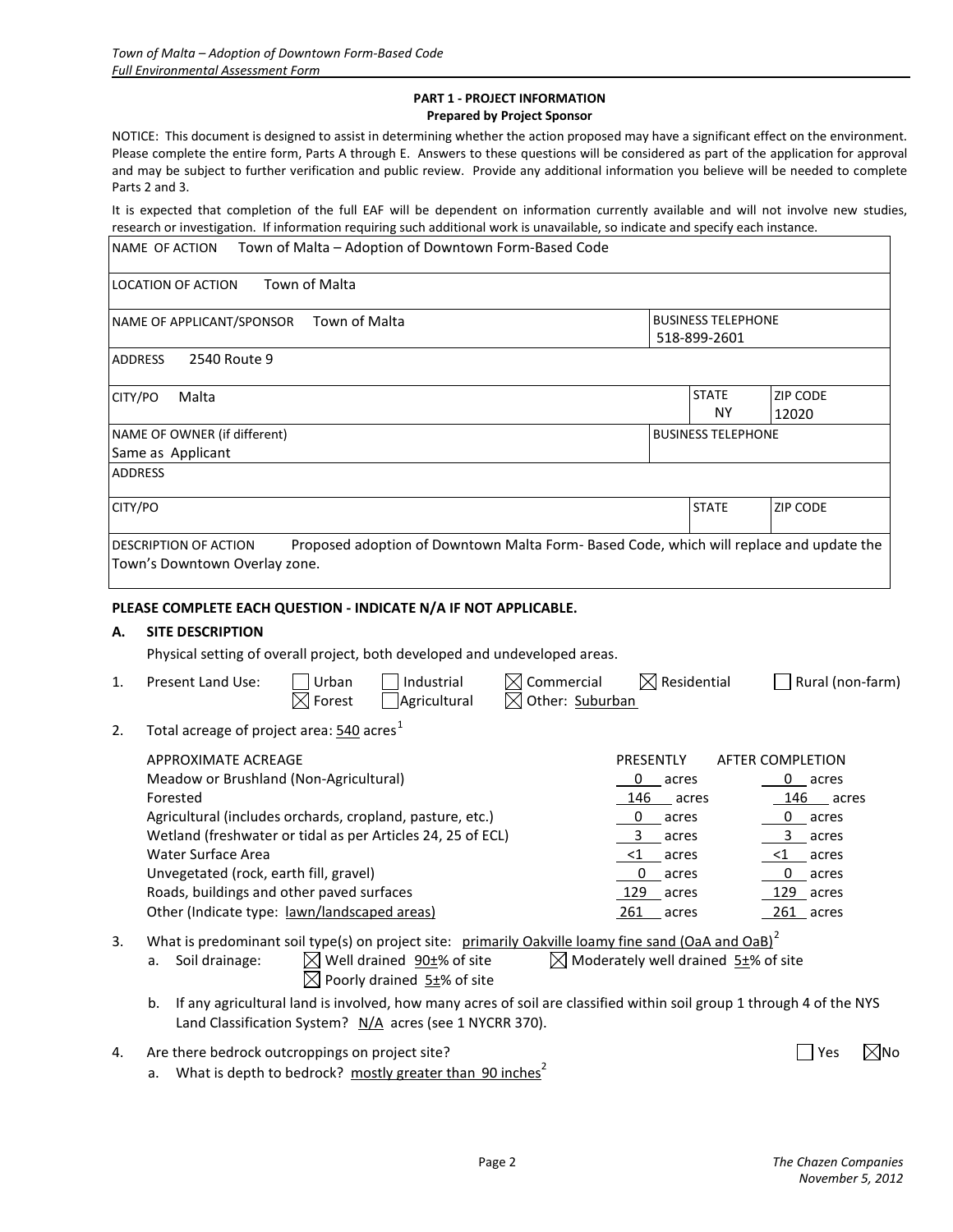| 5.       | $\boxtimes$ 0-10% 98±%<br>Approximate percentage of proposed project site with slopes:<br>15% or greater _%                                                                                                                                                                                                                                                                                                                                                                                                                                                                                                                                                                                                                                                                                                                                                                                                                                                                                                                                                               | $\boxtimes$ 10-15% 2±%  |                             |
|----------|---------------------------------------------------------------------------------------------------------------------------------------------------------------------------------------------------------------------------------------------------------------------------------------------------------------------------------------------------------------------------------------------------------------------------------------------------------------------------------------------------------------------------------------------------------------------------------------------------------------------------------------------------------------------------------------------------------------------------------------------------------------------------------------------------------------------------------------------------------------------------------------------------------------------------------------------------------------------------------------------------------------------------------------------------------------------------|-------------------------|-----------------------------|
| 6.       | Is project substantially contiguous to or contain a building site, or district, listed on the State<br>or National Registers of Historic Places?                                                                                                                                                                                                                                                                                                                                                                                                                                                                                                                                                                                                                                                                                                                                                                                                                                                                                                                          | Yes                     | $\boxtimes$ No $^3$         |
| 7.       | Is project substantially contiguous to a site listed on the Register of National Natural<br>Landmarks?                                                                                                                                                                                                                                                                                                                                                                                                                                                                                                                                                                                                                                                                                                                                                                                                                                                                                                                                                                    | Yes                     | $\boxtimes$ No <sup>4</sup> |
| 8.       | What is the depth of the water table? varies from 0 to greater than 5 $\text{ft}^2$                                                                                                                                                                                                                                                                                                                                                                                                                                                                                                                                                                                                                                                                                                                                                                                                                                                                                                                                                                                       |                         |                             |
| 9.       | Is site located over a primary, principal, or sole source aquifer?                                                                                                                                                                                                                                                                                                                                                                                                                                                                                                                                                                                                                                                                                                                                                                                                                                                                                                                                                                                                        | $\boxtimes$ Yes $^5$    | No                          |
| 10.      | Do hunting, fishing or shell fishing opportunities presently exist in the project area?                                                                                                                                                                                                                                                                                                                                                                                                                                                                                                                                                                                                                                                                                                                                                                                                                                                                                                                                                                                   | $\blacksquare$ Yes      | $\boxtimes$ No              |
| 11.      | Does project site contain any species of plant or animal life that is identified as<br>threatened or endangered?<br>According to Environmental Resource Mapper on the NYSDEC website<br>Identify each species:                                                                                                                                                                                                                                                                                                                                                                                                                                                                                                                                                                                                                                                                                                                                                                                                                                                            | $\blacksquare$ Yes      | $\boxtimes$ No <sup>6</sup> |
| 12.      | Are there any unique or unusual land forms on the project site? (i.e. cliffs, dunes, or other<br>geological formations)<br>Describe:                                                                                                                                                                                                                                                                                                                                                                                                                                                                                                                                                                                                                                                                                                                                                                                                                                                                                                                                      | $\blacksquare$ Yes      | $\boxtimes$ No              |
| 13.      | Is the project site presently used by the community or neighborhood as an open space or<br>recreation area? If yes, explain:                                                                                                                                                                                                                                                                                                                                                                                                                                                                                                                                                                                                                                                                                                                                                                                                                                                                                                                                              | $\boxtimes$ Yes         | $\overline{\phantom{1}}$ No |
| 14.      | Does the present site include scenic views known to be important to the community?                                                                                                                                                                                                                                                                                                                                                                                                                                                                                                                                                                                                                                                                                                                                                                                                                                                                                                                                                                                        | Yes                     | $\boxtimes$ No              |
| 15.      | Streams within or contiguous to the project area: Yes <sup>7</sup><br>Name of Stream and name of River to which it is tributary: unnamed tributary near Northway I-87 to<br>а.<br>Ballston Creek, which drains to Hudson River                                                                                                                                                                                                                                                                                                                                                                                                                                                                                                                                                                                                                                                                                                                                                                                                                                            |                         |                             |
| 16.      | Lakes, ponds, wetland areas within or contiguous to project area: Yes <sup>8</sup><br>b. Size (in acres): $3\pm$<br>Name: NWI wetlands<br>a.                                                                                                                                                                                                                                                                                                                                                                                                                                                                                                                                                                                                                                                                                                                                                                                                                                                                                                                              |                         |                             |
| 17.      | Is the site served by existing public utilities?                                                                                                                                                                                                                                                                                                                                                                                                                                                                                                                                                                                                                                                                                                                                                                                                                                                                                                                                                                                                                          | $\boxtimes$ Yes         | No                          |
|          | If Yes, does sufficient capacity exist to allow connection?<br>a.<br>If Yes, will improvements be necessary to allow connection?<br>b.                                                                                                                                                                                                                                                                                                                                                                                                                                                                                                                                                                                                                                                                                                                                                                                                                                                                                                                                    | $\boxtimes$ Yes<br> Yes | √No<br>$\boxtimes$ No       |
| 18.      | Is the site located in an agricultural district certified pursuant to Agriculture and Markets<br>Law 25-AA, Section 303 and 304?                                                                                                                                                                                                                                                                                                                                                                                                                                                                                                                                                                                                                                                                                                                                                                                                                                                                                                                                          | Yes                     | $\boxtimes$ No $^9$         |
| 19.      | Is the site located in or substantially contiguous to a Critical Environmental Area designated<br>pursuant to Article 8 of the ECL, and 6 NYCRR 617?                                                                                                                                                                                                                                                                                                                                                                                                                                                                                                                                                                                                                                                                                                                                                                                                                                                                                                                      | $\Box$ Yes              | $\boxtimes$ No $^{10}$      |
| 20.      | Has the site ever been used for the disposal of solid or hazardous waste?                                                                                                                                                                                                                                                                                                                                                                                                                                                                                                                                                                                                                                                                                                                                                                                                                                                                                                                                                                                                 | $\blacksquare$ Yes      | $\boxtimes$ No $^{11}$      |
| В.<br>1. | <b>PROJECT DESCRIPTION</b><br>Physical dimensions and scale of project (fill in dimensions as appropriate)<br>Total contiguous acreage owned or controlled by project sponsor 540 acres (Area to be rezoned)<br>а.<br>Project acreage to be developed: 0 acres initially; 0 acres ultimately.<br>b.<br>Project acreage to remain undeveloped: N/A acres.<br>c.<br>Length of project in miles: $1.3$ (if appropriate).<br>d.<br>If the project is an expansion, indicate percent of expansion proposed: $N/A$ %.<br>e.<br>f.<br>Number of off-street parking spaces existing: $\leq 1,000$ proposed: N/A<br>Maximum vehicular trips generated per hour: $N/A$ P.M. peak (upon project completion).<br>g.<br>h.<br>If residential, number and type of housing units: N/A<br>Two Family<br><b>Multiple Family</b><br>Condominium<br>One Family<br>Initially<br>Ultimately<br>Dimensions (in feet) of largest proposed structure: N/A height; N/A ft width; N/A ft length<br>i.<br>Linear feet of frontage along a public thoroughfare project will occupy is: N/A feet<br>j. |                         |                             |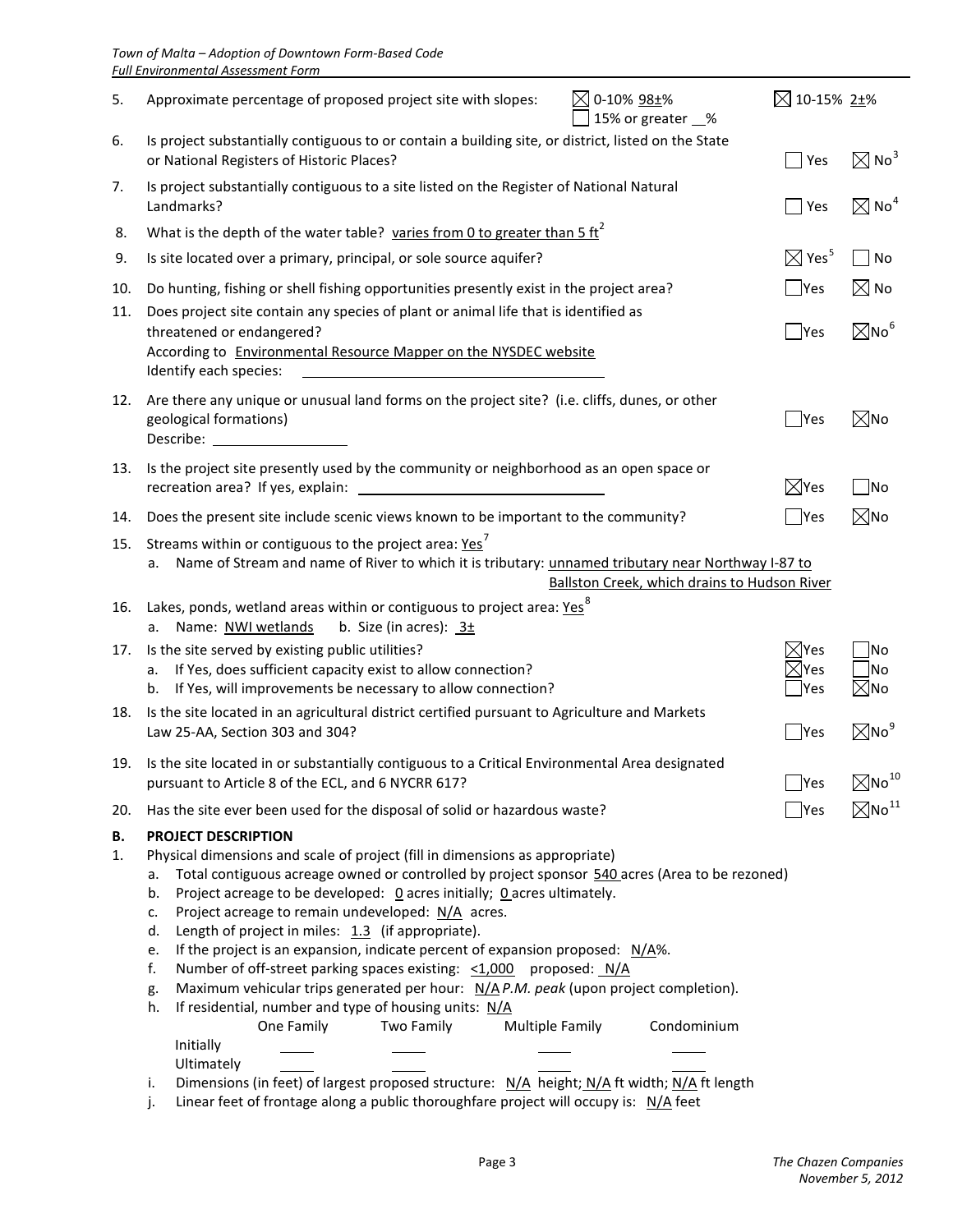| 2.  | How much natural material (i.e. rock, earth, etc.) will be removed from the site? N/A cubic yards.                                                                                                                                                                                                            |                              |                              |
|-----|---------------------------------------------------------------------------------------------------------------------------------------------------------------------------------------------------------------------------------------------------------------------------------------------------------------|------------------------------|------------------------------|
| 3.  | Will disturbed areas be reclaimed?<br>If Yes, for what intended purpose is site being reclaimed? _____________________<br>a.                                                                                                                                                                                  | $\boxtimes$ Yes              | No                           |
|     | Will topsoil be stockpiled for reclamation?<br>b.<br>Will upper subsoil be stockpiled for reclamation?<br>c.                                                                                                                                                                                                  | Yes<br>$\gamma$ es           | ้ No<br>No                   |
| 4.  | How many acres of vegetation (trees, shrubs, ground covers) will be removed from site? N/A acres.                                                                                                                                                                                                             |                              |                              |
| 5.  | Will any mature forest (over 100 years old) or other locally important vegetation be removed<br>from site?                                                                                                                                                                                                    | $\blacksquare$ Yes           | $\boxtimes$ No               |
| 6.  | If single-phase project, anticipated period of construction: 5-20 years (including demolition).                                                                                                                                                                                                               |                              |                              |
| 7.  | If multi-phased: $N/A$ months<br>a. Total number of phases anticipated: ______ (number).<br>Anticipated date of commencement of phase one: ____ month, year.<br>b.<br>Approximate completion date of final phase: _____ month, year.<br>c.<br>Is phase one functionally dependent on subsequent phases?<br>d. | Yes                          | No                           |
| 8.  | Will blasting occur during construction?                                                                                                                                                                                                                                                                      | Yes                          | $\boxtimes$ No               |
| 9.  | Number of jobs generated - during construction: N/A; after project is complete: N/A                                                                                                                                                                                                                           |                              |                              |
| 10. | Number of jobs eliminated by this project: 0                                                                                                                                                                                                                                                                  |                              |                              |
| 11. | Will project require relocation of any projects or facilities?<br>If Yes, explain:                                                                                                                                                                                                                            | Yes                          | $\boxtimes$ No               |
| 12. | Is surface liquid waste disposal involved?<br>a. If Yes, indicate type of waste (sewage, industrial, etc.) and amount: __________________________<br>Name of water body into which effluent will be discharged: _____________________                                                                         | Yes                          | $\boxtimes$ No               |
| 13. | Is subsurface liquid waste disposal involved?                                                                                                                                                                                                                                                                 | $\Box$ Yes                   | $\boxtimes$ No               |
| 14. | Will surface area of an existing body of water increase or decrease by proposal?<br>If Yes, explain:                                                                                                                                                                                                          | $\Box$ Yes                   | $\boxtimes$ No               |
| 15. | Is project or any portion of project located in a 100-year floodplain?                                                                                                                                                                                                                                        | Yes                          | $\boxtimes$ No <sup>12</sup> |
| 16. | Will project generate solid waste?                                                                                                                                                                                                                                                                            | ∐Yes                         | $\boxtimes$ No               |
|     | If Yes, what is the amount per month? ______ tons<br>а.<br>If Yes, will an existing solid waste facility be used?<br>b.                                                                                                                                                                                       | │  Yes                       | N <sub>O</sub>               |
|     | If Yes, give name: ________________; location: _<br>c.                                                                                                                                                                                                                                                        |                              |                              |
|     | Will any wastes not go into a sewage disposal system or into a sanitary landfill?<br>d.<br>If Yes, explain:                                                                                                                                                                                                   | $\overline{\phantom{a}}$ Yes | No                           |
| 17. | Will project involve the disposal of solid waste?<br>If Yes, what is the anticipated rate of disposal? _______ tons/month<br>a.<br>If Yes, what is the anticipated site life? Years<br>b.                                                                                                                     | Yes                          | $\boxtimes$ No               |
| 18. | Will project use herbicides and pesticides?                                                                                                                                                                                                                                                                   | $\bigcap$ Yes                | $\boxtimes$ No               |
| 19. | Will project routinely produce odors (more than one hour per day)?                                                                                                                                                                                                                                            | $\blacksquare$ Yes           | $\boxtimes$ No               |
| 20. | Will project produce operating noise exceeding the local ambient noise levels?                                                                                                                                                                                                                                | Yes                          | $\boxtimes$ No               |
| 21. | Will project result in an increase in energy use?<br>If Yes, indicate type(s): electric, natural gas                                                                                                                                                                                                          | $\boxtimes$ Yes              | N <sub>O</sub>               |
| 22. | If water supply is from wells, indicate pumping capacity: $N/A$ gallons/minute                                                                                                                                                                                                                                |                              |                              |
| 23. | Total anticipated water usage per day: N/A gallons/day                                                                                                                                                                                                                                                        |                              |                              |
| 24. | Does project involve Local, State or Federal funding?<br>If Yes, explain:                                                                                                                                                                                                                                     | Yes                          | $\boxtimes$ No               |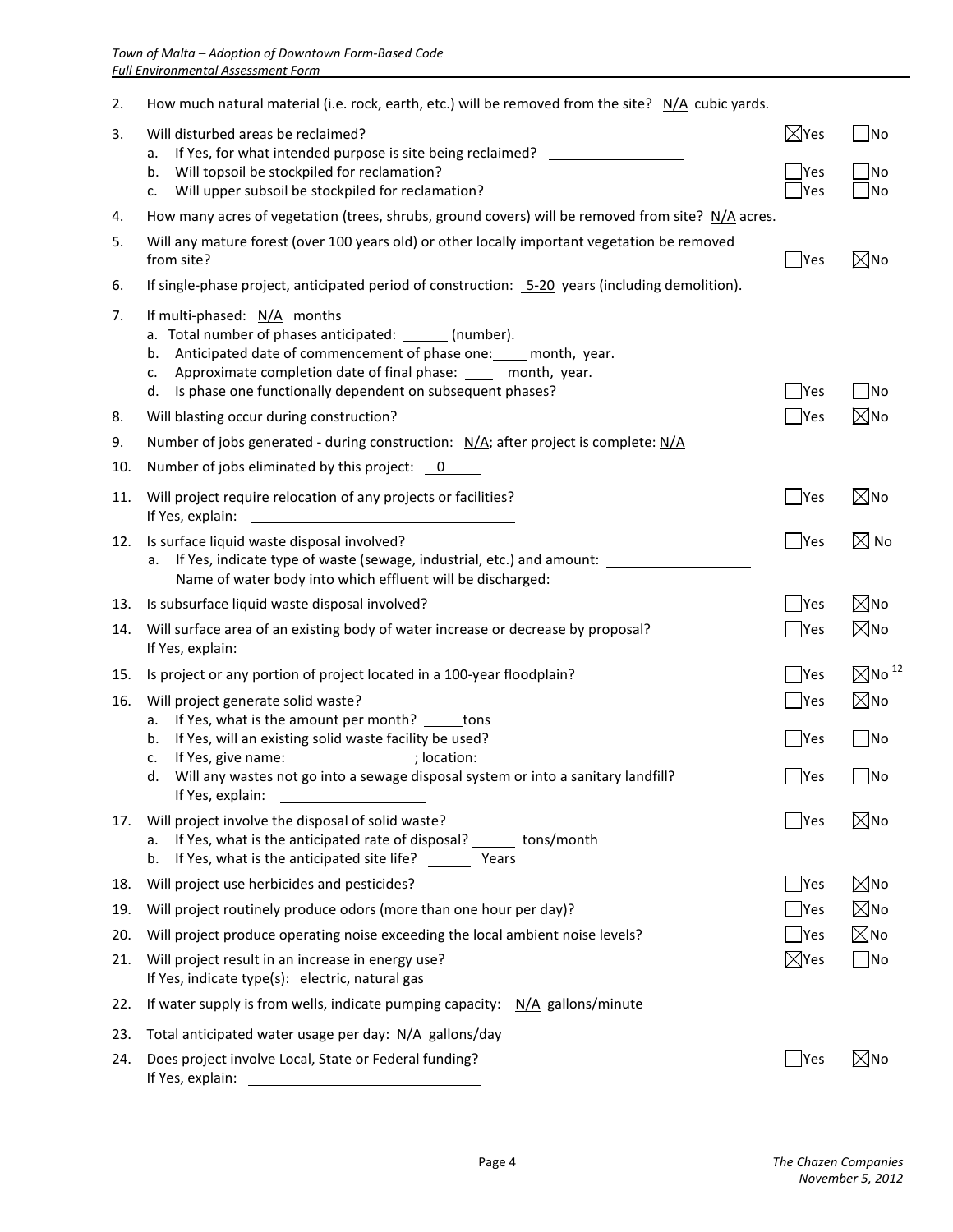| 25. | <b>Approvals Required:</b><br><b>Type</b><br>City, Town, Village Board<br>$\boxtimes$ Yes<br>Malta Town Board<br><b>No</b><br>$\boxtimes$ No<br>City, Town, Village Planning Board<br>Yes<br>$\boxtimes$ No<br>City, Town Zoning Board<br>Yes                                                                                 |             |               | <b>Submittal Date</b><br>TBD |                                     |
|-----|-------------------------------------------------------------------------------------------------------------------------------------------------------------------------------------------------------------------------------------------------------------------------------------------------------------------------------|-------------|---------------|------------------------------|-------------------------------------|
|     | $\boxtimes$ No<br>City, County Health Department<br>Yes<br>$\boxtimes$ No<br><b>Other Local Agencies</b><br>Yes<br>No<br>Other Regional Agencies (County Planning)<br>$\boxtimes$ Yes<br>GML 239m review<br>No.<br><b>State Agencies</b><br>$\times$ Yes<br><b>NYSDOT</b><br>$\boxtimes$ No<br><b>Federal Agencies</b><br>Yes |             |               |                              |                                     |
| C.  | <b>ZONING AND PLANNING INFORMATION</b>                                                                                                                                                                                                                                                                                        |             |               |                              |                                     |
| 1.  | Does proposed action involve a planning or zoning decision? $\boxtimes$ Yes<br>No<br>If Yes, indicate decision required:<br>$\boxtimes$ zoning amendment<br>$\Box$ zoning variance $\Box$ special use permit<br>new/revision of master plan<br>$\Box$ resource management plan<br>other                                       | subdivision |               | site plan                    |                                     |
| 2.  | What is the zoning classification(s) of the site? C-1 and variety of Planned Development Districts                                                                                                                                                                                                                            |             |               |                              |                                     |
| 3.  | What is the maximum potential development of the site if developed as permitted by the present zoning?<br>15.5 million square feet gross floor area                                                                                                                                                                           |             |               |                              |                                     |
| 4.  | What is the proposed zoning of the site? Adoption of Downtown Form Based Code. New zoning districts include:<br>DX-4 Mixed Use, DC-4 Civic, DN-4 Northway, DX-3 Mixed Use, DA-3 Auto-Oriented, DR-3 Residential Attached, GX-3<br>Green Mixed Use, DP-2 Parade Ground Village, DR-2 Residential Detached, and OS Open Space   |             |               |                              |                                     |
| 5.  | What is the maximum potential development of the site if developed as permitted by<br>the proposed zoning? 10.5 million square feet gross floor area                                                                                                                                                                          |             |               |                              |                                     |
| 6.  | Is the proposed action consistent with the recommended uses in adopted local land use plans?                                                                                                                                                                                                                                  |             |               | $\boxtimes$ Yes              | No                                  |
| 7.  | What are the predominant land uses and zoning classifications within one-quarter mile?<br>Residential, commercial, mixed-use, manufacturing, suburban, transportation                                                                                                                                                         |             |               |                              |                                     |
| 8.  | Is the proposed action compatible with adjoining/surrounding land uses within a quarter mile?                                                                                                                                                                                                                                 |             |               | $\boxtimes$ Yes              | No                                  |
| 9.  | If the proposed action is a subdivision of land, how many lots are proposed? $N/A$<br>What is the minimum lot size proposed?                                                                                                                                                                                                  |             |               |                              |                                     |
| 10. | Will proposed action require any authorization(s) for the formation of sewer or water districts?                                                                                                                                                                                                                              |             |               | Yes                          | $\boxtimes$ No                      |
|     | 11. Will proposed action create a demand for any community provided services (recreation,<br>education, police, fire protection)?<br>If Yes, is existing capacity sufficient to handle projected demand?<br>а.                                                                                                                |             |               | Yes<br>Yes                   | $\boxtimes$ No<br>No                |
| 12. | Will proposed action result in the generation of traffic significantly above present levels?<br>If yes, is the existing road network adequate to handle the additional traffic?<br>а.                                                                                                                                         |             |               | Yes<br> Yes                  | $\boxtimes$ No<br>$\blacksquare$ No |
| D.  | <b>INFORMATION DETAILS</b><br>Attach any additional information as may be needed to clarify your project. If there are or may be any adverse impacts associated<br>with your proposal, please discuss such impacts and the measures which you propose to mitigate or avoid them.                                              |             |               |                              |                                     |
| Ε.  | <b>VERIFICATION</b>                                                                                                                                                                                                                                                                                                           |             |               |                              |                                     |
|     | I certify that the information provided here is true to the best of my knowledge.                                                                                                                                                                                                                                             |             |               |                              |                                     |
|     | Applicant/Sponsor Name: Malta Town Board                                                                                                                                                                                                                                                                                      | Date:       | November 2012 |                              |                                     |
|     | Signature:                                                                                                                                                                                                                                                                                                                    |             |               |                              |                                     |

**If the action is in the Coastal Area, and you are a state agency, complete the Coastal Assessment Form before proceeding with this assessment. Attach form to this document.**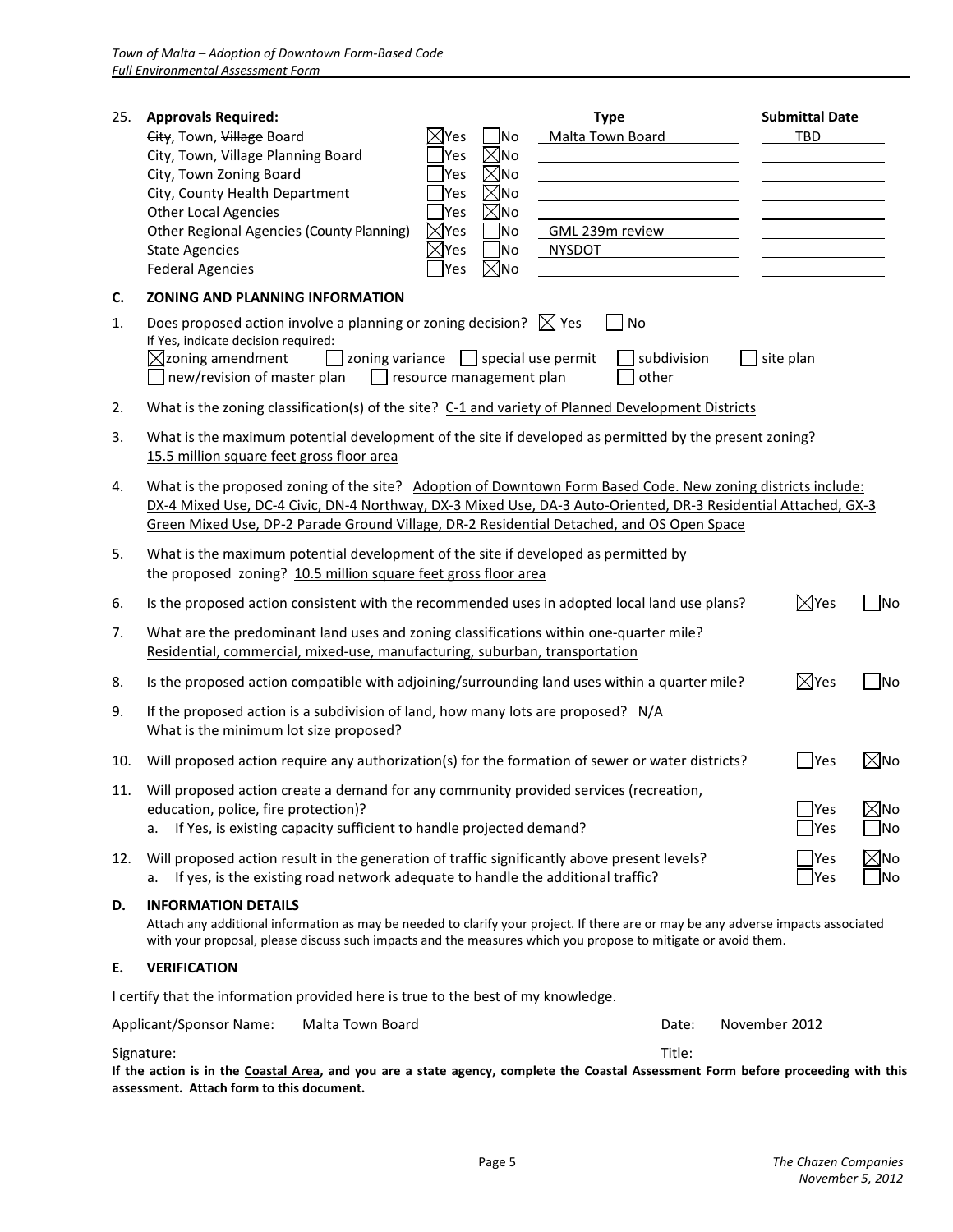$\overline{a}$ 

#### **ENDNOTES**

- 1 Represents the total area for the planned rezoning which consists of approximately 540 acres.
- <sup>2</sup> According to available Geographic Information Systems (GIS) information and the USDA Natural Resources Conservation Service website [\(http://efotg.sc.egov.usda.gov/](http://efotg.sc.egov.usda.gov/%20treemenuFS.aspx)  [treemenuFS.aspx\)](http://efotg.sc.egov.usda.gov/%20treemenuFS.aspx), the site contains primarily the Oakville loamy fine sand soil series. The following table provides the soil characteristics for these soil types.

| <b>SOIL</b><br><b>SYMBOL</b> | <b>SOIL TYPE</b>                       | <b>SLOPES</b> | <b>DRAINAGE</b> | <b>DEPTH TO</b><br><b>WATER TABLE</b><br>(inches) | <b>DEPTH TO</b><br><b>BEDROCK</b><br>(inches) |
|------------------------------|----------------------------------------|---------------|-----------------|---------------------------------------------------|-----------------------------------------------|
| OaA                          | Oakville loamy fine sand, nearly level | 0 to 3%       | well            | 36 to 72                                          | >90                                           |
| OaB                          | Oakville loamy fine sand, undulating   | 3 to 8%       | well            | >90                                               | >90                                           |

- <sup>3</sup> According to the National Park Service National Register of Historic Places Website Information System ([www.cr.nps.gov](http://www.cr.nps.gov/)) and the New York State Office of Parks, Recreation and Historic Preservation (NYSOPRPH) website (http://nysparks.state.ny.us /shpo/), the project site is not substantially contiguous to nor does it contain a building site, or district, listed on the State Register of Historic Places. Much of the project area is located within an archeologically sensitive area. Existing state and federal laws are in place that are designed to avoid, minimize, and mitigate impacts to historic and archeological resources. These practices will be implemented during site specific site plan reviews to ensure that impacts to cultural resources are avoided, minimized, and mitigated so that there are no significant adverse impacts to these resources.
- 4 According to the National Park Service website ([http://www1.nature.nps.gov/nnl/registry/](http://www1.nature.nps.gov/nnl/registry/%20usa_map/index.cfm)  [usa\\_map/index.cfm](http://www1.nature.nps.gov/nnl/registry/%20usa_map/index.cfm)).
- <sup>5</sup> According to the New York State Department of Environmental Conservation (NYSDEC) Division of Water Technical and Operational Guidance, Series (2.1.3), *Primary and Principle Aquifer Determinations*, Table 1, 1990, the *Atlas of Eleven Selected Aquifers in New York,* U.S. Geological Survey in cooperation with the NYS Department of Health, 1982, and the EPA website ([www.epa.gov/region02/water/aquifer/](http://www.epa.gov/region02/water/aquifer/)), the project site is located over the Clifton Park Principal Aquifer.
- 6 According to the NYSDEC Environmental Resource Mapper on the NYSDEC website [\(http://www.dec.ny.gov/animals/38801.html\)](http://www.dec.ny.gov/animals/38801.html), there are no known occurrences of endangered, threatened, or rare species on or in the immediate vicinity of the project area. The US Fish & Wildlife Service (USFWS) website provides lists by County of known or likely occurrences of endangered, threatened, or rare species. The list for Saratoga County includes the Karner blue butterfly and the Indiana bat (both endangered). The report indicates that while Indiana bats were known to winter in Saratoga County, the USFWS now believe they are likely extirpated or in such small numbers that it is unlikely that they would be present and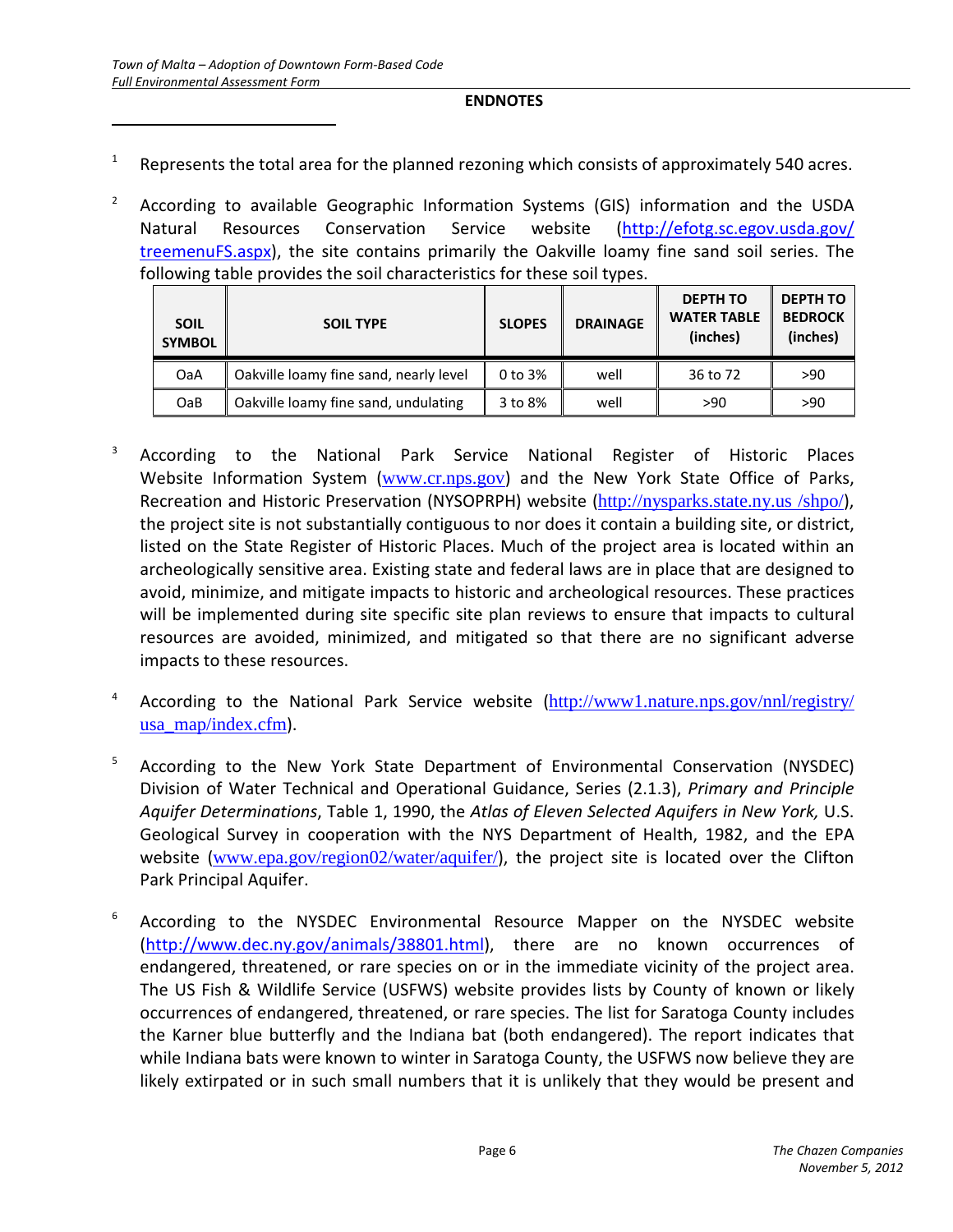<span id="page-11-0"></span> $\overline{a}$ 

impacted by any specific proposed projects in Albany, Rensselaer, Saratoga, Schenectady, and Schoharie Counties. The bald eagle was delisted on August 8, 2007. While there are no ESA requirements for bald eagles after this date, the eagles continue to receive protection under the Bald and Golden Eagle Protection Act (BGEPA).

- <span id="page-11-6"></span><span id="page-11-1"></span><sup>7</sup> According to the Environmental Resource Mapper on the NYSDEC website and NYCRR Title 6 Chapter X Subchapter B Section 941.6 Items 70.1 and 122, the southwestern portion of the project area may contain a portion of a NYSDEC classified stream identified as a tributary of Ballston Creek, which is identified as H-260-P-1089-3, and the northeastern portion of the project area may be located in the vicinity of a NYSDEC classified stream identified as H-299- P-27-9-1, a tributary of Brown Brook. Both of these streams are classified as Class C streams.
- <span id="page-11-7"></span><span id="page-11-2"></span><sup>8</sup> According to the Saratoga County Map Viewer and the NYSDEC Environmental Resource Mapper, the project area does not contain nor is contiguous to a State regulated wetland. The southwestern corner of the project area may be located within the 100 foot buffer for NYSDEC Wetland R-10, and a small area of the northeastern portion of the project area may be located within the 100 foot buffer of NYSDEC Wetland R-45. According to the Saratoga County Map Viewer, the project area may contain several National Wetland Inventory wetlands.
- <span id="page-11-8"></span><sup>9</sup> According to the Saratoga County Map Viewer, the project area does not contain any designated Agricultural Districts. A designated Agricultural District exists west of the Northway along the northwestern portion of the project area.
- <span id="page-11-9"></span><sup>10</sup> According to the list of Critical Environmental Areas on the NYSDEC website (<http://www.dec.ny.gov/public/25113.html>).
- <span id="page-11-10"></span><span id="page-11-3"></span><sup>11</sup> According to the remediation database on the NYSDEC website  $\frac{http://www.dec.ny.gov/}{http://www.dec.ny.gov/}$ [cfmx/extapps/derfoil/](http://www.dec.ny.gov/%20cfmx/extapps/derfoil/)).
- <span id="page-11-11"></span><span id="page-11-5"></span><span id="page-11-4"></span> $12$  According to the Saratoga County Map Viewer, the project site is not located within a 100-year floodplain.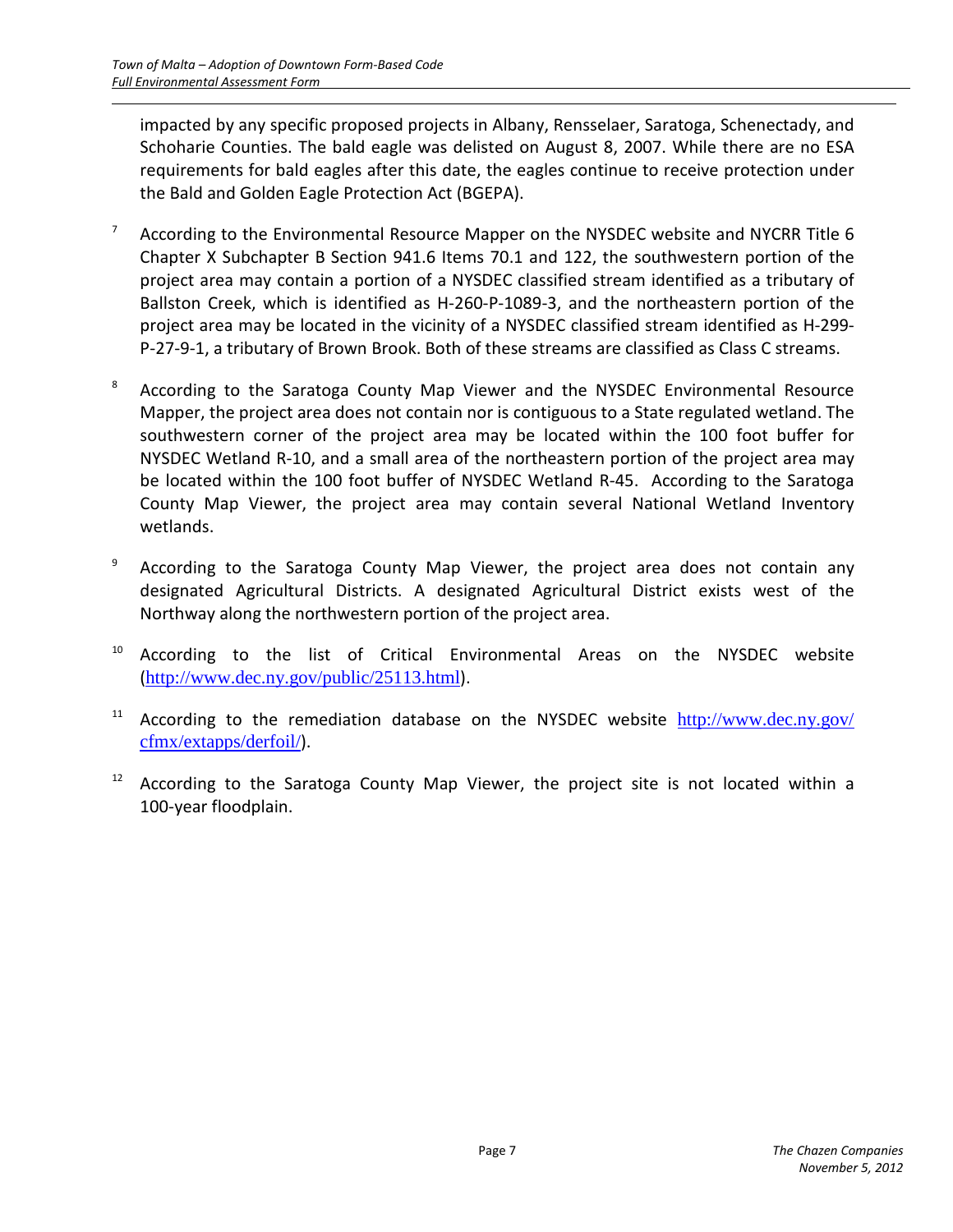#### **Part 2 - PROJECT IMPACTS AND THEIR MAGNITUDE Responsibility of Lead Agency General Information (Read Carefully)**

In completing the form the reviewer should be guided by the question: Have my responses and determinations been reasonable? The reviewer is not expected to be an expert environmental analyst.

The Examples provided are to assist the reviewer by showing types of impacts and wherever possible the threshold of magnitude that would trigger a response in column 2. The examples are generally applicable throughout the State and for most situations. But, for any specific project or site, other examples and/or lower thresholds may be appropriate for a Potential Large Impact response, thus requiring evaluation in Part 3.

The impacts of each project, on each site, in each locality, will vary. Therefore, the examples are illustrative and have been offered as guidance. They do not constitute an exhaustive list of impacts and thresholds to answer each questions.

In identifying impacts, consider long term, short term and cumulative effects.

Instructions (Read Carefully)

- a. Answer each of the 20 questions in PART 2. Answer **Yes** if there will be any impact.
- b. **Maybe** answers should be considered as **Yes** answers.
- c. If answering **Yes** to a question, then check the appropriate box (column 1 or 2) to indicate the potential size of the impact. If impact threshold equals or exceeds any example provided, check column 2. If impact will occur but threshold is lower than example, check column 1.
- d. Identifying that an impact will be potentially large (column 2) does not mean that it is also necessarily significant. Any large impact must be evaluated in PART 3 to determine significance. Identifying an impact in column 2 simply asks that it be looked at further.
- e. If reviewer has doubt about size of the impact, then consider the impact as potentially large and proceed to PART 3.
- f. If a potentially large impact checked in column 2 can be mitigated by change(s) in the project to a small to moderate impact, check the **Yes** box in column 3. A **No** response indicates that such a reduction is not possible. This must be explained in Part 3.

|                                                                                                                                                     | $\overline{2}$<br><b>Small to</b><br><b>Potential</b><br><b>Moderate</b><br>Large<br>Impact<br><b>Impact</b> |        | 3<br><b>Can Impact</b><br><b>Be Mitigated</b><br><b>By Project</b><br>Change |              |
|-----------------------------------------------------------------------------------------------------------------------------------------------------|--------------------------------------------------------------------------------------------------------------|--------|------------------------------------------------------------------------------|--------------|
| <b>IMPACT ON LAND</b>                                                                                                                               |                                                                                                              |        |                                                                              |              |
| 1. Will the proposed action result in a physical change to the<br><b>Project Site?</b><br>$\boxtimes$ NO<br>$\Box$ YES                              |                                                                                                              |        |                                                                              |              |
| Examples that would apply to column 2:                                                                                                              |                                                                                                              |        |                                                                              |              |
| Any construction on slopes of 15% or greater, (15 foot rise per 100<br>foot length), or where the general slopes in the project area exceed<br>10%. | $\mathbf{L}$                                                                                                 | П      | $\Box$ Yes                                                                   | $\square$ No |
| Construction on land where the depth to the water table is less than<br>3 feet.                                                                     | $\Box$                                                                                                       | $\Box$ | $\Box$ Yes                                                                   | $\square$ No |
| Construction of paved parking area for 1,000 or more vehicles.                                                                                      | $\Box$                                                                                                       | $\Box$ | $\Box Y$ es                                                                  | $\square$ No |
| Construction on land where bedrock is exposed or generally within<br>3 feet of existing ground surface.                                             | П                                                                                                            | П      | $\Box$ Yes                                                                   | $\square$ No |
| Construction that will continue for more than 1 year or involve more<br>than one phase or stage.                                                    | $\Box$                                                                                                       | $\Box$ | $\Box$ Yes                                                                   | $\square$ No |
| Excavation for mining purposes that would remove more than 1,000<br>tons of natural material (i.e. rock or soil) per year.                          | П                                                                                                            | $\Box$ | $\Box$ Yes                                                                   | $\square$ No |
| Construction or expansion of a sanitary landfill.                                                                                                   | $\Box$                                                                                                       | $\Box$ | $\Box$ Yes                                                                   | $\square$ No |
| Construction in a designated floodway.                                                                                                              | $\Box$                                                                                                       | $\Box$ | $\Box$ Yes                                                                   | $\square$ No |
| Other impacts:                                                                                                                                      |                                                                                                              | П      | $\Box$ Yes                                                                   | $\square$ No |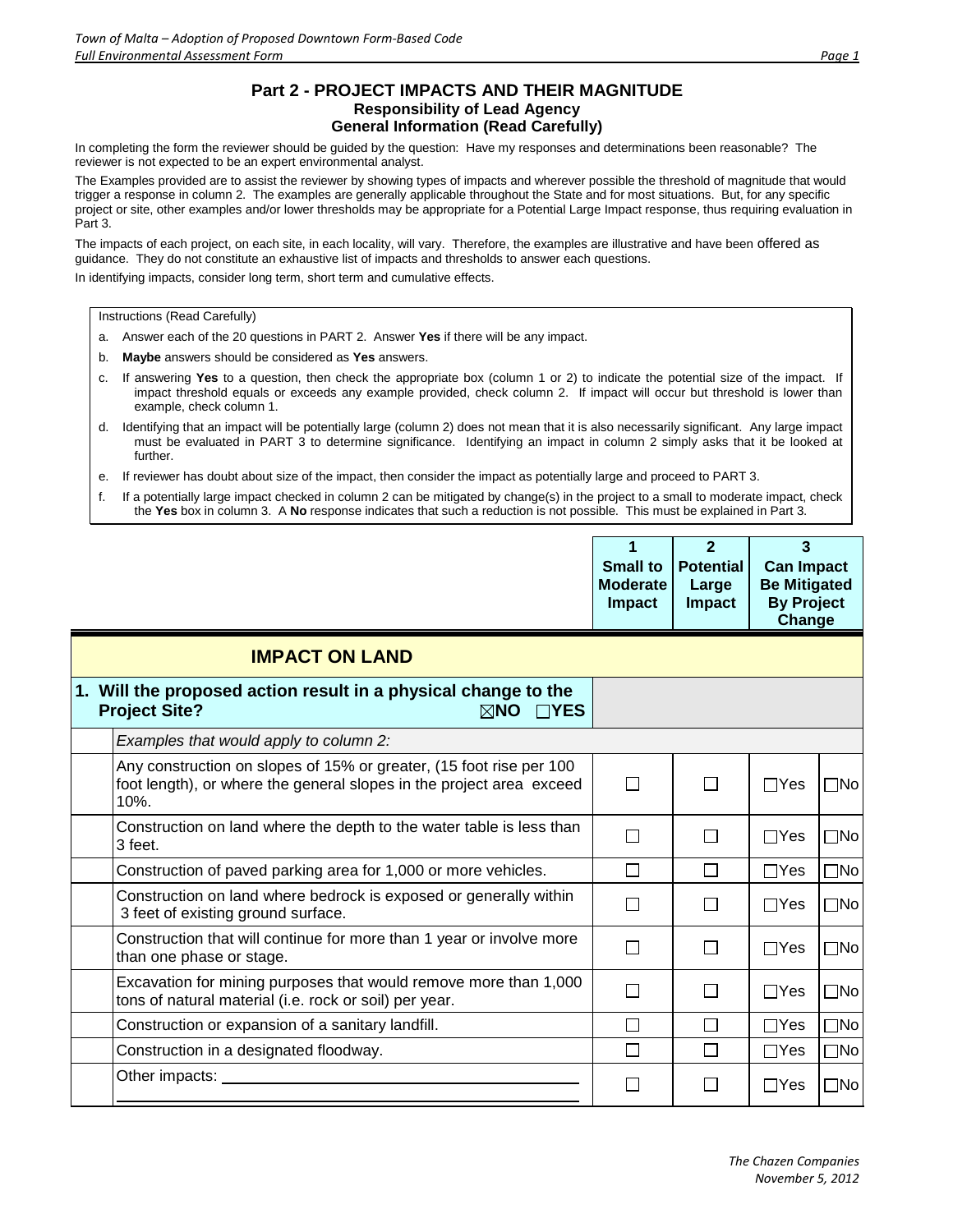|                                                                                                                                                                                            | 1<br><b>Small to</b><br><b>Moderate</b><br>Impact | $\overline{2}$<br><b>Potential</b><br>Large<br><b>Impact</b> | 3<br><b>Can Impact</b><br><b>Be Mitigated</b><br><b>By Project</b><br>Change |              |
|--------------------------------------------------------------------------------------------------------------------------------------------------------------------------------------------|---------------------------------------------------|--------------------------------------------------------------|------------------------------------------------------------------------------|--------------|
| <b>IMPACT ON LAND (continued)</b>                                                                                                                                                          |                                                   |                                                              |                                                                              |              |
| 2. Will there be an effect to any unique or unusual land forms found on<br>the site? (i.e. cliffs, dunes, geological formations, etc.) $\boxtimes$ NO<br>$\Box$ YES                        |                                                   |                                                              |                                                                              |              |
| Specific land forms:                                                                                                                                                                       | $\mathsf{L}$                                      | $\mathsf{L}$                                                 | $\sqcap$ Yes                                                                 | ]No          |
| <b>IMPACT ON WATER</b>                                                                                                                                                                     |                                                   |                                                              |                                                                              |              |
| 3. Will proposed action affect any water body designated as<br>protected? (Under Articles 15, 24, 25 of the Environmental<br><b>Conservation Law, ECL)</b><br>$\boxtimes$ NO<br>$\Box$ YES |                                                   |                                                              |                                                                              |              |
| Examples that would apply to column 2:                                                                                                                                                     |                                                   |                                                              |                                                                              |              |
| Developable area of site contains a protected water body.                                                                                                                                  | $\Box$                                            | $\Box$                                                       | $\Box$ Yes                                                                   | $\square$ No |
| Dredging more than 100 cubic yards of material from channel of a<br>protected stream.                                                                                                      | $\mathsf{L}$                                      | $\mathsf{L}$                                                 | $\Box$ Yes                                                                   | $\square$ No |
| Extension of utility distribution facilities through a protected water<br>body.                                                                                                            | $\Box$                                            | $\Box$                                                       | $\Box$ Yes                                                                   | $\square$ No |
| Construction in a designated freshwater or tidal wetland.                                                                                                                                  | $\mathsf{L}$                                      | $\Box$                                                       | $\Box$ Yes                                                                   | $\square$ No |
| Other impacts:                                                                                                                                                                             | П                                                 | $\Box$                                                       | $\Box$ Yes                                                                   | $\Box$ No    |
| 4. Will proposed action affect any non-protected existing or new body<br>of water?<br>$\boxtimes$ NO<br>$\Box$ YES                                                                         |                                                   |                                                              |                                                                              |              |
| Examples that would apply to column 2:                                                                                                                                                     |                                                   |                                                              |                                                                              |              |
| A 10% increase or decrease in the surface area of any body of<br>water or more than a 10 acre increase or decrease.                                                                        | $\mathsf{L}$                                      | $\Box$                                                       | $\Box$ Yes                                                                   | $\square$ No |
| Construction of a body of water that exceeds 10 acres of surface<br>area.                                                                                                                  | $\Box$                                            | $\mathbf{L}$                                                 | $\Box$ Yes                                                                   | $\square$ No |
| Other impacts:                                                                                                                                                                             |                                                   | $\mathbf{L}$                                                 | $\Box$ Yes                                                                   | $\square$ No |
| 5. Will Proposed Action affect surface or groundwater quality or<br>quantity?<br>$\boxtimes$ NO<br>$\Box$ YES                                                                              |                                                   |                                                              |                                                                              |              |
| Examples that would apply to column 2:                                                                                                                                                     |                                                   |                                                              |                                                                              |              |
| Proposed Action will require a discharge permit.                                                                                                                                           | $\Box$                                            | $\Box$                                                       | $\Box$ Yes                                                                   | $\exists$ No |
| Proposed Action requires use of a source of water that does not<br>have approval to serve proposed (project) action.                                                                       | $\Box$                                            | $\Box$                                                       | $\Box$ Yes                                                                   | $\Box$ No    |
| Proposed Action requires water supply from wells with greater than<br>45 gallons per minute pumping capacity.                                                                              | $\Box$                                            | $\Box$                                                       | $\Box$ Yes                                                                   | $\square$ No |
| Construction or operation causing any contamination of a water<br>supply system.                                                                                                           | $\Box$                                            | $\Box$                                                       | $\Box$ Yes                                                                   | $\square$ No |
| Proposed Action will adversely affect groundwater.                                                                                                                                         | $\Box$                                            | П                                                            | $\Box$ Yes                                                                   | $\Box$ No    |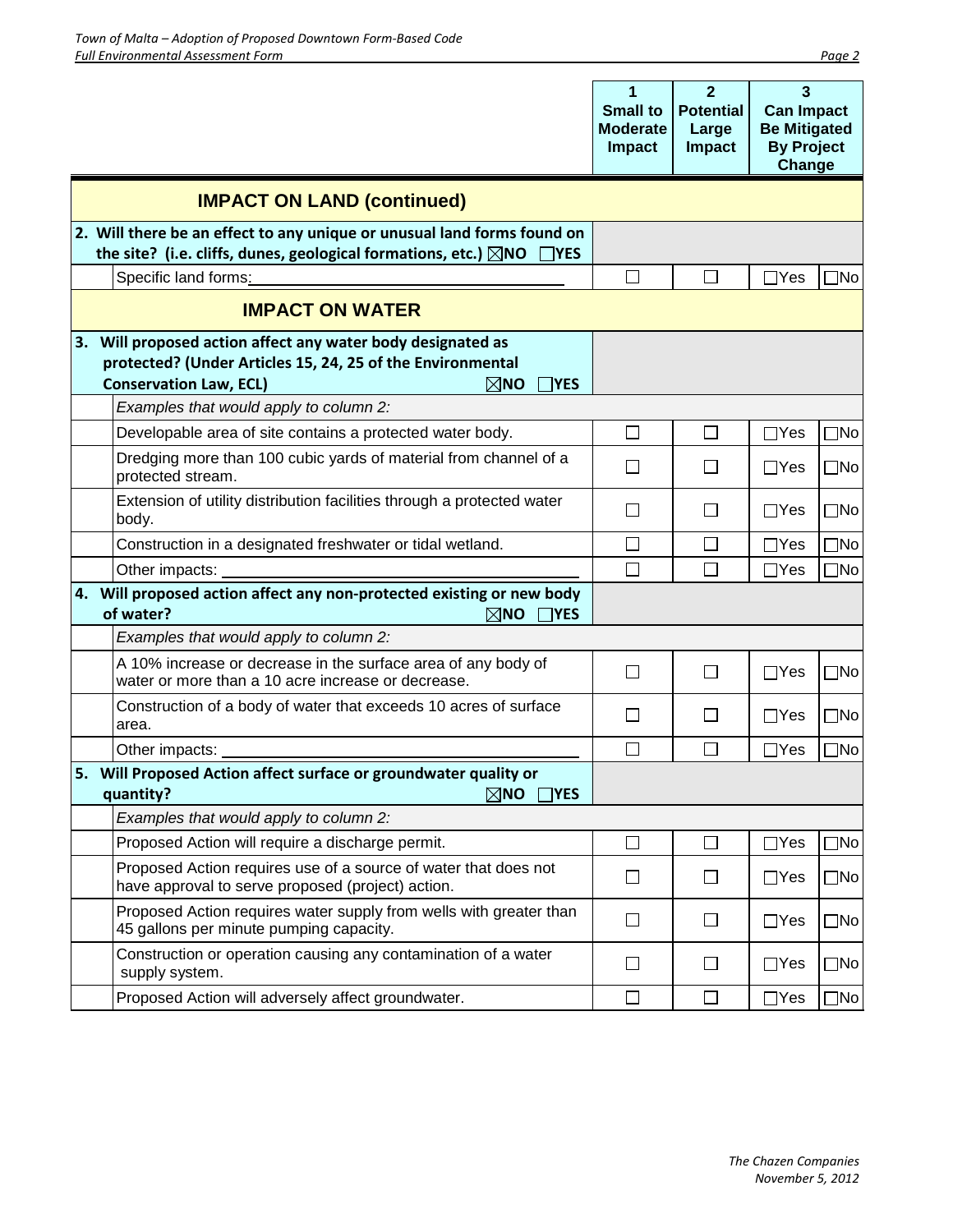|                                                                                                                                                                                        | 1<br><b>Small to</b><br><b>Moderate</b><br>Impact | $\mathbf{2}$<br><b>Potential</b><br>Large<br><b>Impact</b> | 3<br><b>Can Impact</b><br><b>Be Mitigated</b><br><b>By Project</b><br>Change |              |
|----------------------------------------------------------------------------------------------------------------------------------------------------------------------------------------|---------------------------------------------------|------------------------------------------------------------|------------------------------------------------------------------------------|--------------|
| <b>IMPACT ON WATER (continued)</b>                                                                                                                                                     |                                                   |                                                            |                                                                              |              |
| Liquid effluent will be conveyed off the site to facilities which<br>presently do not exist or have inadequate capacity.                                                               | $\Box$                                            | $\Box$                                                     | $\Box$ Yes                                                                   | $\Box$ No    |
| Proposed Action would use water in excess of 20,000 gallons per<br>day.                                                                                                                | $\Box$                                            | $\Box$                                                     | $\Box$ Yes                                                                   | $\square$ No |
| Proposed Action will likely cause siltation or other discharge into an<br>existing body of water to the extent that there will be an obvious<br>visual contrast to natural conditions. | П                                                 | $\mathbf{L}$                                               | $\Box$ Yes                                                                   | $\square$ No |
| Proposed Action will require the storage of petroleum or chemical<br>products greater that 1,100 gallons.                                                                              | $\Box$                                            | $\Box$                                                     | $\Box$ Yes                                                                   | $\square$ No |
| Proposed Action will allow residential uses in areas without water<br>and/or sewer services.                                                                                           | $\Box$                                            | $\perp$                                                    | $\Box$ Yes                                                                   | $\square$ No |
| Proposed Action locates commercial and/or industrial uses which<br>may require new or expansion of existing waste treatment and/or<br>storage facilities.                              | $\Box$                                            | П                                                          | $\Box$ Yes                                                                   | $\Box$ No    |
| Other impacts:                                                                                                                                                                         | $\Box$                                            | $\Box$                                                     | $\Box$ Yes                                                                   | $\square$ No |
| 6. Will Proposed Action alter drainage flow or patterns, or<br>surface water runoff?<br>⊺NO<br>$\boxtimes$ YES                                                                         |                                                   |                                                            |                                                                              |              |
| Examples that would apply to column 2:                                                                                                                                                 |                                                   |                                                            |                                                                              |              |
| Proposed Action would change flood water flows.                                                                                                                                        | □                                                 | $\Box$                                                     | $\Box$ Yes                                                                   | $\Box$ No    |
| Proposed Action may cause substantial erosion.                                                                                                                                         | $\Box$                                            | $\Box$                                                     | $\Box$ Yes                                                                   | $\Box$ No    |
| Proposed Action is incompatible with existing drainage patterns.                                                                                                                       | $\mathsf{L}$                                      | П                                                          | $\Box$ Yes                                                                   | $\Box$ No    |
| Proposed Action will allow development in a designated floodway.                                                                                                                       | П                                                 | $\Box$                                                     | $\Box$ Yes                                                                   | $\square$ No |
| Other impacts: See Attachment                                                                                                                                                          | $\boxtimes$                                       | П                                                          | $\Box$ Yes                                                                   | $\Box$ No    |
| <b>IMPACT ON AIR</b>                                                                                                                                                                   |                                                   |                                                            |                                                                              |              |
| 7. Will proposed action affect air quality?<br>$\boxtimes$ NO $\Box$ YES                                                                                                               |                                                   |                                                            |                                                                              |              |
| Examples that would apply to column 2:                                                                                                                                                 |                                                   |                                                            |                                                                              |              |
| Proposed Action will induce 1,000 or more vehicle trips in any given<br>hour. Build out may?                                                                                           |                                                   |                                                            |                                                                              |              |
| Proposed Action will result in the incineration of more than 1 ton of<br>refuse per hour.                                                                                              | $\Box$                                            | $\Box$                                                     | $\Box$ Yes                                                                   | $\square$ No |
| Emission rate of total contaminants will exceed 5 lbs per hour or a<br>heat source producing more than 10 million BTU's per hour.                                                      | $\Box$                                            | $\Box$                                                     | $\Box$ Yes                                                                   | $\square$ No |
| Proposed action will allow an increase in the density of industrial<br>development within existing industrial areas.                                                                   | $\Box$                                            | $\Box$                                                     | $\Box$ Yes                                                                   | $\Box$ No    |
| Other impacts:                                                                                                                                                                         | П                                                 | $\Box$                                                     | $\Box$ Yes                                                                   | $\square$ No |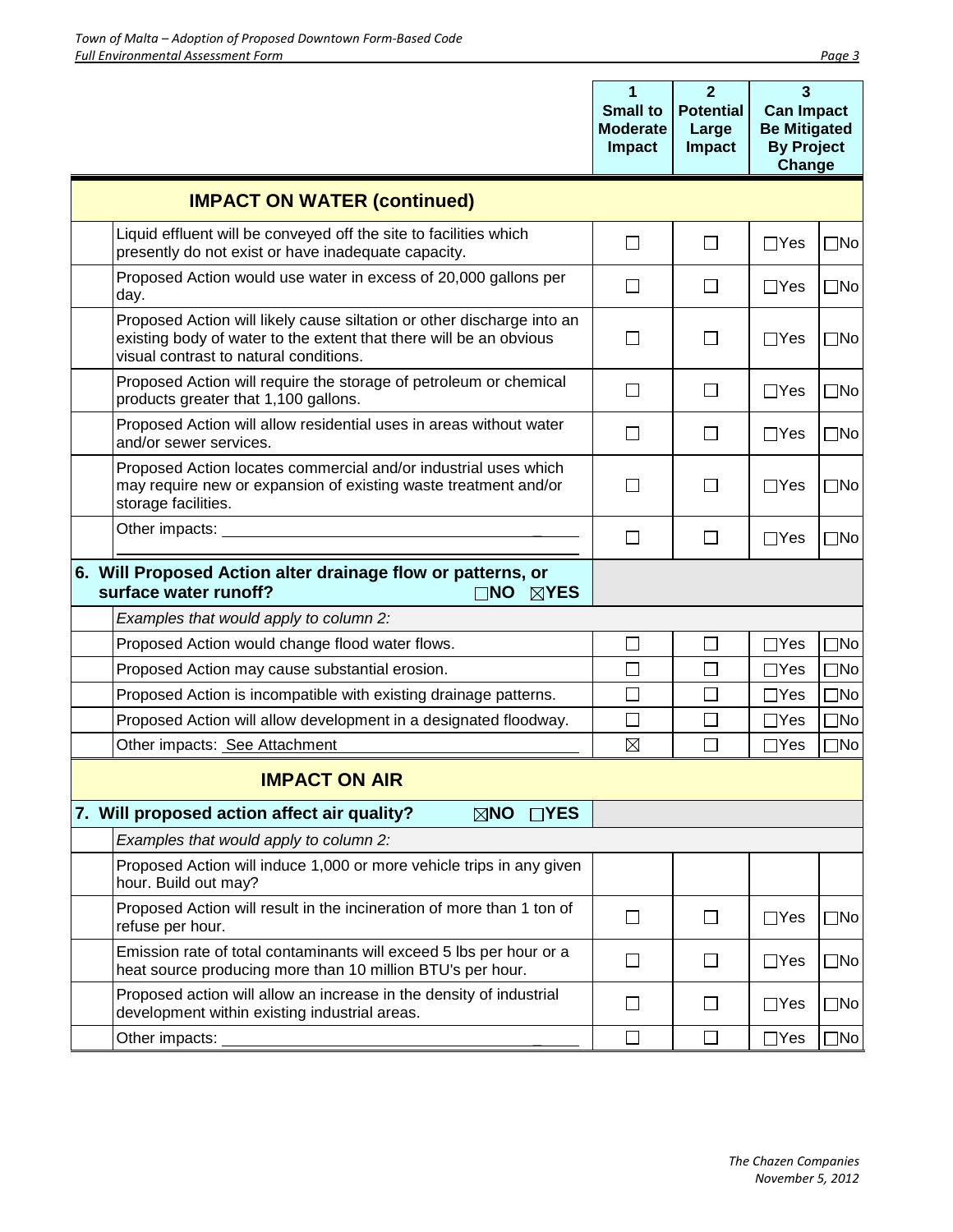|                                                                                                                                                                                                                                                                                 |                              | 1<br><b>Small to</b><br><b>Moderate</b><br><b>Impact</b> | $\overline{2}$<br><b>Potential</b><br>Large<br><b>Impact</b> | 3<br><b>Can Impact</b><br><b>Be Mitigated</b><br><b>By Project</b><br>Change |              |
|---------------------------------------------------------------------------------------------------------------------------------------------------------------------------------------------------------------------------------------------------------------------------------|------------------------------|----------------------------------------------------------|--------------------------------------------------------------|------------------------------------------------------------------------------|--------------|
| <b>IMPACT ON PLANTS AND ANIMALS</b>                                                                                                                                                                                                                                             |                              |                                                          |                                                              |                                                                              |              |
| 8. Will Proposed Action affect any threatened or endangered species?                                                                                                                                                                                                            | $\boxtimes$ no<br>$\neg$ YES |                                                          |                                                              |                                                                              |              |
| Examples that would apply to column 2:                                                                                                                                                                                                                                          |                              |                                                          |                                                              |                                                                              |              |
| Reduction of one or more species listed on the New York or Federal<br>list, using the site, over or near site or found on the site.                                                                                                                                             |                              | $\Box$                                                   | $\Box$                                                       | $\Box$ Yes                                                                   | $\square$ No |
| Removal of any portion of a critical or significant wildlife habitat.                                                                                                                                                                                                           |                              | $\Box$                                                   | $\Box$                                                       | $\Box$ Yes                                                                   | $\Box$ No    |
| Application of pesticide or herbicide more than twice a year, other<br>than for agricultural purposes.                                                                                                                                                                          |                              | $\Box$                                                   | П                                                            | ⊟Yes                                                                         | $\square$ No |
| Other impacts:                                                                                                                                                                                                                                                                  |                              | П                                                        | $\Box$                                                       | $\Box$ Yes                                                                   | $\Box$ No    |
| 9. Will Proposed Action substantially affect non-threatened or non-<br>endangered species?                                                                                                                                                                                      | $\boxtimes$ NO<br>$\Box$ YES |                                                          |                                                              |                                                                              |              |
| Examples that would apply to column 2:                                                                                                                                                                                                                                          |                              |                                                          |                                                              |                                                                              |              |
| Proposed Action would substantially interfere with any resident or<br>migratory fish, shellfish or wildlife species.                                                                                                                                                            |                              | $\perp$                                                  | $\Box$                                                       | $\Box$ Yes                                                                   | $\square$ No |
| Proposed Action requires the removal of more than 10 acres of<br>mature forest (over 100 years of age) or other locally important<br>vegetation.                                                                                                                                |                              |                                                          | $\Box$                                                       | ∃Yes                                                                         | $\Box$ No    |
| Other impacts:                                                                                                                                                                                                                                                                  |                              |                                                          | $\mathbf{L}$                                                 | $\Box$ Yes                                                                   | $\square$ No |
| <b>IMPACT ON AGRICULTURAL LAND RESOURCES</b>                                                                                                                                                                                                                                    |                              |                                                          |                                                              |                                                                              |              |
| 10. Will the Proposed Action affect agricultural land<br>resources?<br>$\boxtimes$ NO                                                                                                                                                                                           | $\Box$ YES                   |                                                          |                                                              |                                                                              |              |
| Examples that would apply to column 2:                                                                                                                                                                                                                                          |                              |                                                          |                                                              |                                                                              |              |
| The Proposed Action would sever, cross or limit access to<br>agricultural land (includes cropland, hayfields, pasture, vineyard,<br>orchard, etc.)                                                                                                                              |                              |                                                          | П                                                            | $\Box$ Yes                                                                   | $\square$ No |
| Construction activity would excavate or compact the soil profile of<br>agricultural land.                                                                                                                                                                                       |                              | $\Box$                                                   | $\Box$                                                       | $\Box$ Yes                                                                   | $\square$ No |
| The Proposed Action would irreversibly convert more than 10 acres<br>of agricultural land or, if located in an Agricultural District, more than<br>2.5 acres of agricultural land.                                                                                              |                              | $\Box$                                                   | $\Box$                                                       | $\Box$ Yes                                                                   | $\square$ No |
| The Proposed Action would disrupt or prevent installation of<br>agricultural land management systems (e.g. subsurface drain lines,<br>outlet ditches, strip cropping); or create a need for such measures<br>(e.g. cause a farm field to drain poorly due to increased runoff). |                              | $\Box$                                                   | $\Box$                                                       | $\Box$ Yes                                                                   | $\square$ No |
| Other impacts: University of the contract of the contract of the contract of the contract of the contract of the contract of the contract of the contract of the contract of the contract of the contract of the contract of t                                                  |                              | ⊔                                                        | $\Box$                                                       | $\Box$ Yes                                                                   | $\square$ No |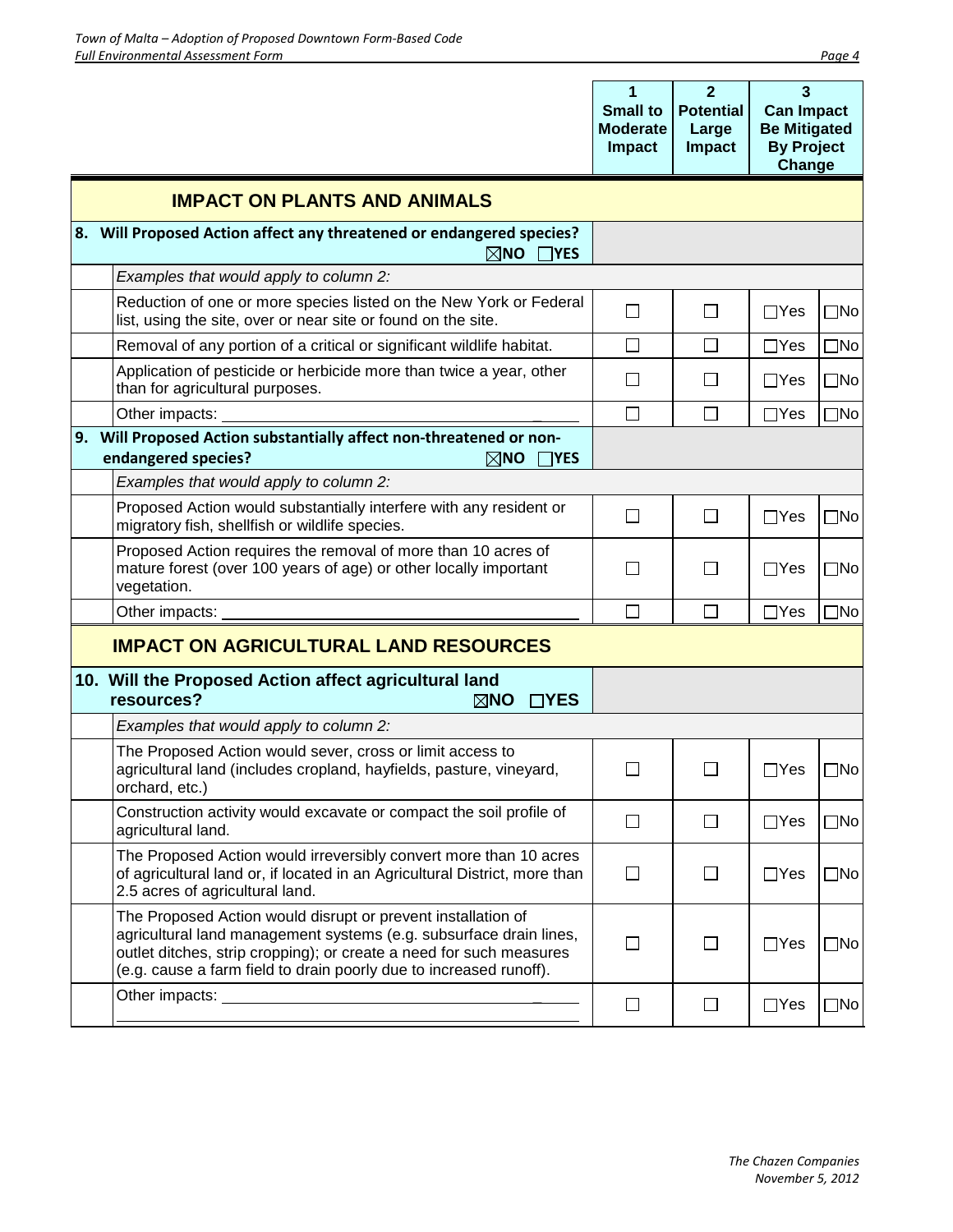|                                                                                                                                                                                                   | 1<br><b>Small to</b><br><b>Moderate</b><br><b>Impact</b> | $\overline{2}$<br><b>Potential</b><br>Large<br><b>Impact</b> | $\mathbf{3}$<br><b>Can Impact</b><br><b>Be Mitigated</b><br><b>By Project</b><br>Change |              |
|---------------------------------------------------------------------------------------------------------------------------------------------------------------------------------------------------|----------------------------------------------------------|--------------------------------------------------------------|-----------------------------------------------------------------------------------------|--------------|
| <b>IMPACT ON AESTHETIC RESOURCES</b>                                                                                                                                                              |                                                          |                                                              |                                                                                         |              |
| 11. Will Proposed Action affect aesthetic resources?<br>$\boxtimes$ YES<br>$\square$ NO                                                                                                           |                                                          |                                                              |                                                                                         |              |
| Examples that would apply to column 2:                                                                                                                                                            |                                                          |                                                              |                                                                                         |              |
| Proposed land uses, or project components obviously different from<br>or in sharp contrast to current surrounding land use patterns,<br>whether man-made or natural.                              | $\Box$                                                   | $\Box$                                                       | $\Box$ Yes                                                                              | $\square$ No |
| Proposed land uses, or project components visible to users of<br>aesthetic resources which will eliminate or significantly reduce their<br>enjoyment of the aesthetic qualities of that resource. | $\mathsf{L}$                                             | ΙI                                                           | $\Box$ Yes                                                                              | $\square$ No |
| Project components that will result in the elimination or significant<br>screening of scenic views known to be important to the area.                                                             | $\Box$                                                   | $\Box$                                                       | $\Box$ Yes                                                                              | $\Box$ No    |
| Other impacts: The project will have a positive impact on the<br>appearance of the Downtown. - (see attached narrative).                                                                          | $\boxtimes$                                              | $\mathsf{L}$                                                 | $\Box$ Yes                                                                              | $\square$ No |
| <b>ARCHAELOGICAL RESOURCES</b><br>12. Will proposed Action impact any site or structure of historic,<br>prehistoric or paleontological importance?<br>$\boxtimes$ NO<br>$\neg$ YES                |                                                          |                                                              |                                                                                         |              |
| Examples that would apply to column 2:                                                                                                                                                            |                                                          |                                                              |                                                                                         |              |
| Proposed Action occurring wholly or partially within or substantially<br>contiguous to any facility or site listed on the State or National<br>Register of historic places.                       | $\mathsf{L}$                                             | $\Box$                                                       | $\Box$ Yes                                                                              | $\square$ No |
| Any impact to an archaelogical site or fossil bed located within the<br>project site.                                                                                                             | $\Box$                                                   | $\Box$                                                       | $\Box$ Yes                                                                              | $\square$ No |
| Proposed Action will occur in an area designated as sensitive for<br>archaelogical sites on the NYS Site Inventory.                                                                               |                                                          |                                                              | $\Box$ Yes                                                                              | $\Box$ No    |
| Other impacts:                                                                                                                                                                                    | $\mathsf{L}$                                             | $\Box$                                                       | $\Box$ Yes                                                                              | ∃No          |
| <b>IMPACT ON OPEN SPACE AND RECREATION</b>                                                                                                                                                        |                                                          |                                                              |                                                                                         |              |
| 13. Will Proposed Action affect the quantity or quality of existing or<br>future open spaces or recreational opportunities?<br>$\overline{\mathsf{NO}}$ $\overline{\mathsf{N}}$ yes               |                                                          |                                                              |                                                                                         |              |
| Examples that would apply to column 2:                                                                                                                                                            |                                                          |                                                              |                                                                                         |              |
| The permanent foreclosure of a future recreational opportunity.                                                                                                                                   |                                                          | $\overline{\phantom{0}}$                                     | $\Box$ Yes                                                                              | ∃No          |
| A major reduction of an open space important to the community.                                                                                                                                    | $\Box$                                                   | $\mathsf{L}$                                                 | $\Box$ Yes                                                                              | $\Box$ No    |
| Other impacts The project may alter the location and appearance of<br>future open space but will not diminish the quantity or quality of<br>space. (see attached narrative)                       | $\boxtimes$                                              |                                                              | $\Box$ Yes                                                                              | $\square$ No |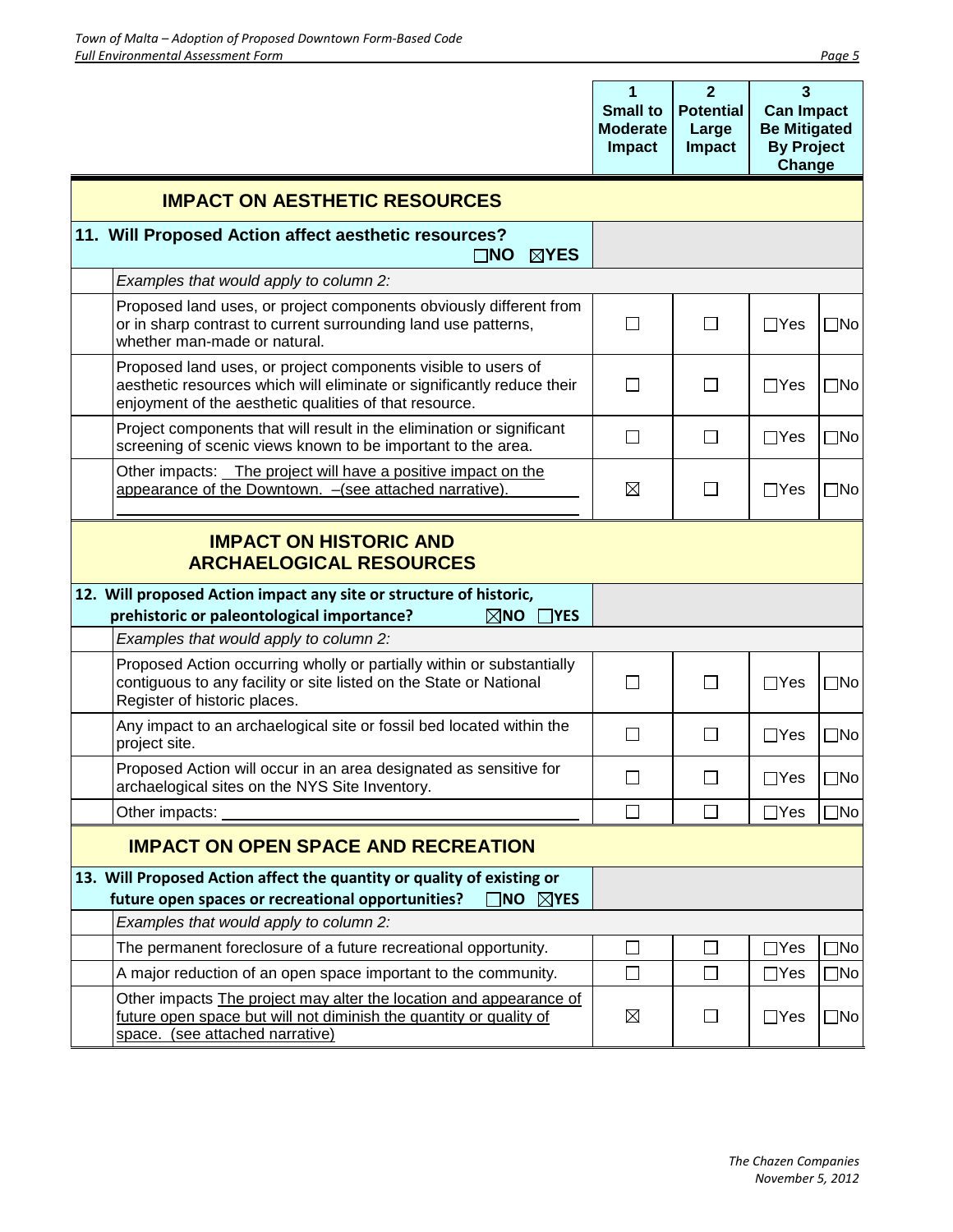|                                                                                                                                                                                                                                                                                                                                                                                                                                                                                                                                | 1<br><b>Small to</b><br><b>Moderate</b><br>Impact | $\overline{2}$<br><b>Potential</b><br>Large<br><b>Impact</b> | 3<br><b>Can Impact</b><br><b>Be Mitigated</b><br><b>By Project</b><br>Change |              |
|--------------------------------------------------------------------------------------------------------------------------------------------------------------------------------------------------------------------------------------------------------------------------------------------------------------------------------------------------------------------------------------------------------------------------------------------------------------------------------------------------------------------------------|---------------------------------------------------|--------------------------------------------------------------|------------------------------------------------------------------------------|--------------|
| <b>IMPACT ON CRITICAL ENVIRONMENTAL AREAS</b>                                                                                                                                                                                                                                                                                                                                                                                                                                                                                  |                                                   |                                                              |                                                                              |              |
| 14. Will Proposed Action impact the exceptional or unique<br>characteristics of a critical environmental area (CEA)<br>established pursuant to subdivision 6 NYCRR 617.14(g)?<br>$\boxtimes$ NO<br>$\Box$ YES                                                                                                                                                                                                                                                                                                                  |                                                   |                                                              |                                                                              |              |
| List the environmental characteristics that caused the designation of<br>the CEA.                                                                                                                                                                                                                                                                                                                                                                                                                                              |                                                   |                                                              |                                                                              |              |
| Examples that would apply to column 2:                                                                                                                                                                                                                                                                                                                                                                                                                                                                                         |                                                   |                                                              |                                                                              |              |
| Proposed Action to locate within the CEA?                                                                                                                                                                                                                                                                                                                                                                                                                                                                                      | $\Box$                                            | $\Box$                                                       | $\Box$ Yes                                                                   | $\square$ No |
| Proposed Action will result in a reduction in the quantity of the<br>resource?                                                                                                                                                                                                                                                                                                                                                                                                                                                 | $\mathsf{L}$                                      | $\Box$                                                       | $\Box$ Yes                                                                   | $\square$ No |
| Proposed Action will result in a reduction in the quality of the<br>resource?                                                                                                                                                                                                                                                                                                                                                                                                                                                  | $\mathsf{L}$                                      | П                                                            | $\Box$ Yes                                                                   | $\square$ No |
| Proposed Action will impact the use, function or enjoyment of the<br>resource?                                                                                                                                                                                                                                                                                                                                                                                                                                                 | $\Box$                                            | $\Box$                                                       | $\Box$ Yes                                                                   | $\square$ No |
|                                                                                                                                                                                                                                                                                                                                                                                                                                                                                                                                | $\mathsf{L}$                                      | $\Box$                                                       | $\Box$ Yes                                                                   | $\square$ No |
| <b>IMPACT ON TRANSPORTATION</b>                                                                                                                                                                                                                                                                                                                                                                                                                                                                                                |                                                   |                                                              |                                                                              |              |
| 15. Will there be an effect to existing transportation systems?<br>$\square$ NO<br>$\boxtimes$ YES                                                                                                                                                                                                                                                                                                                                                                                                                             |                                                   |                                                              |                                                                              |              |
| Examples that would apply to column 2:                                                                                                                                                                                                                                                                                                                                                                                                                                                                                         |                                                   |                                                              |                                                                              |              |
| Alteration of present patterns of movement of people and/or goods.                                                                                                                                                                                                                                                                                                                                                                                                                                                             |                                                   | $\Box$                                                       | $\Box$ Yes                                                                   | $\Box$ No    |
| Proposed Action will result in major traffic problems.                                                                                                                                                                                                                                                                                                                                                                                                                                                                         | П                                                 | $\Box$                                                       | $\Box$ Yes                                                                   | $\Box$ No    |
| Other impacts: The FBC will reduce the overall development<br>potential within the Downtown. The FBC provides enhancements<br>for non-motorized travel, improves walkability, and improved<br>connectivity between land uses. Development of a dynamic mixed<br>use downtown will reduce vehicle trips as well. The FBC includes a<br>Complete Streets plan further improving multi-modal forms of travel<br>and improved street network allowing for a reduction of travel on<br>main thoroughfares. (see attached narrative) | $\boxtimes$                                       | П                                                            | $\Box$ Yes                                                                   | $\square$ No |
| <b>IMPACT ON ENERGY</b>                                                                                                                                                                                                                                                                                                                                                                                                                                                                                                        |                                                   |                                                              |                                                                              |              |
| 16. Will Proposed Action affect the community's sources of fuel or energy<br>$\boxtimes$ NO<br>$\Box$ YES<br>supply?                                                                                                                                                                                                                                                                                                                                                                                                           |                                                   |                                                              |                                                                              |              |
| Examples that would apply to column 2:                                                                                                                                                                                                                                                                                                                                                                                                                                                                                         |                                                   |                                                              |                                                                              |              |
| Proposed Action will cause a greater than 5% increase in the use of<br>any form of energy in the municipality.                                                                                                                                                                                                                                                                                                                                                                                                                 | $\Box$                                            | □                                                            | $\Box$ Yes                                                                   | $\Box$ No    |
| Proposed Action will require the creation or extension of an energy<br>transmission or supply system to serve more than 50 single or two<br>family residences or to serve a major commercial or industrial use.                                                                                                                                                                                                                                                                                                                | $\mathsf{L}$                                      | $\mathsf{L}$                                                 | $\Box$ Yes                                                                   | $\Box$ No    |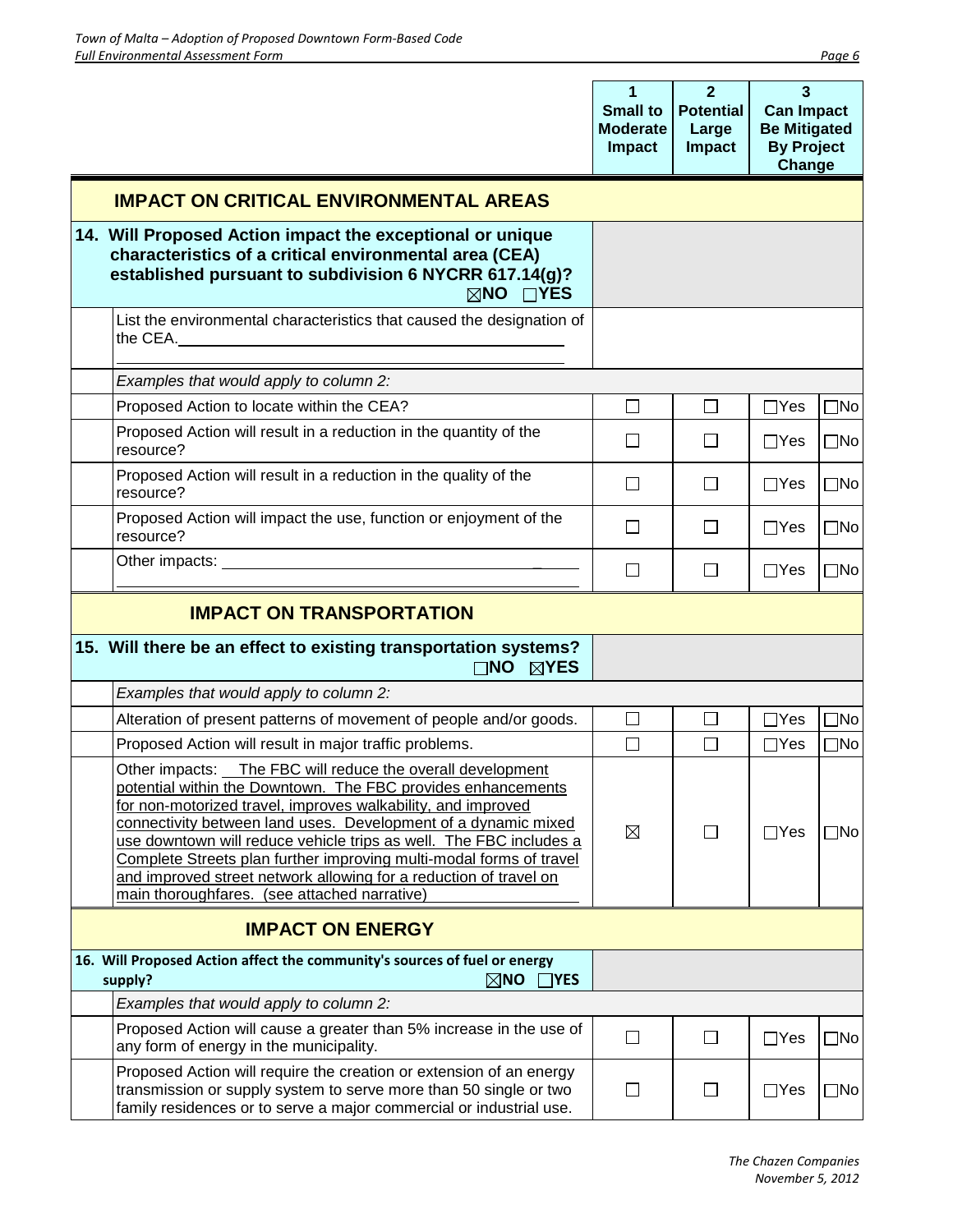|                | <b>Small to</b><br>Moderate<br>Impact | ◠<br><b>Potential</b><br>Large<br><b>Impact</b> | <b>Can Impact</b><br><b>Be Mitigated</b><br><b>By Project</b><br>Change |           |
|----------------|---------------------------------------|-------------------------------------------------|-------------------------------------------------------------------------|-----------|
| Other impacts: |                                       |                                                 | $\exists$ Yes                                                           | $\Box$ No |

 $\mathbf{r}$ 

|                                | <b>NOISE AND ODOR IMPACTS</b>                                                                                                                                                                                                                         |              |              |            |              |  |
|--------------------------------|-------------------------------------------------------------------------------------------------------------------------------------------------------------------------------------------------------------------------------------------------------|--------------|--------------|------------|--------------|--|
|                                | 17. Will there be objectionable odors, noise, or vibration as a result of<br>the Proposed Action?<br>$\boxtimes$ NO<br>$\Box$ YES                                                                                                                     |              |              |            |              |  |
|                                | Examples that would apply to column 2:                                                                                                                                                                                                                |              |              |            |              |  |
|                                | Blasting within 1,500 feet of a hospital, school or other<br>sensitive facility.                                                                                                                                                                      | $\mathbf{L}$ | $\mathsf{L}$ | $\Box$ Yes | $\square$ No |  |
|                                | Odors will occur routinely (more than one hour per day).                                                                                                                                                                                              | $\Box$       | П            | $\Box$ Yes | $\square$ No |  |
|                                | Proposed Action will produce operating noise exceeding the local<br>ambient noise levels for noise outside of structures.                                                                                                                             | $\mathbf{L}$ | ΙI           | $\Box$ Yes | $\square$ No |  |
|                                | Proposed Action will remove natural barriers that would act as a<br>noise screen.                                                                                                                                                                     | $\mathbf{L}$ | $\mathsf{L}$ | $\Box$ Yes | $\square$ No |  |
|                                | Other impacts:                                                                                                                                                                                                                                        | П            | П            | $\Box$ Yes | $\square$ No |  |
| <b>IMPACT ON PUBLIC HEALTH</b> |                                                                                                                                                                                                                                                       |              |              |            |              |  |
|                                | 18. Will Proposed Action affect public health and safety?<br>$\boxtimes$ NO $\Box$ YES                                                                                                                                                                |              |              |            |              |  |
|                                | Examples that would apply to column 2:                                                                                                                                                                                                                |              |              |            |              |  |
|                                | Proposed Action may cause a risk of explosion or release of<br>hazardous substances (i.e. oil, pesticides, chemicals, radiation, etc.)<br>in the event of accident or upset conditions, or there may be a<br>chronic low level discharge or emission. | П            | П            | $\Box$ Yes | $\square$ No |  |
|                                | Proposed Action may result in the burial of "hazardous wastes" in<br>any form (i.e. toxic, poisonous, highly reactive, radioactive, irritating,<br>infectious, etc.).                                                                                 | П            | $\mathsf{L}$ | $\Box$ Yes | $\square$ No |  |
|                                | Storage facilities for one million or more gallons of liquified natural<br>gas or other flammable liquids.                                                                                                                                            | $\Box$       | $\Box$       | $\Box$ Yes | $\square$ No |  |
|                                | Proposed action may result in the excavation or other disturbance<br>within 2,000 feet of a site used for the disposal of solid or hazardous<br>waste.                                                                                                | П            | $\mathsf{L}$ | $\Box$ Yes | $\square$ No |  |
|                                | Other impacts:                                                                                                                                                                                                                                        | $\mathsf{L}$ | ΙI           | $\Box$ Yes | $\square$ No |  |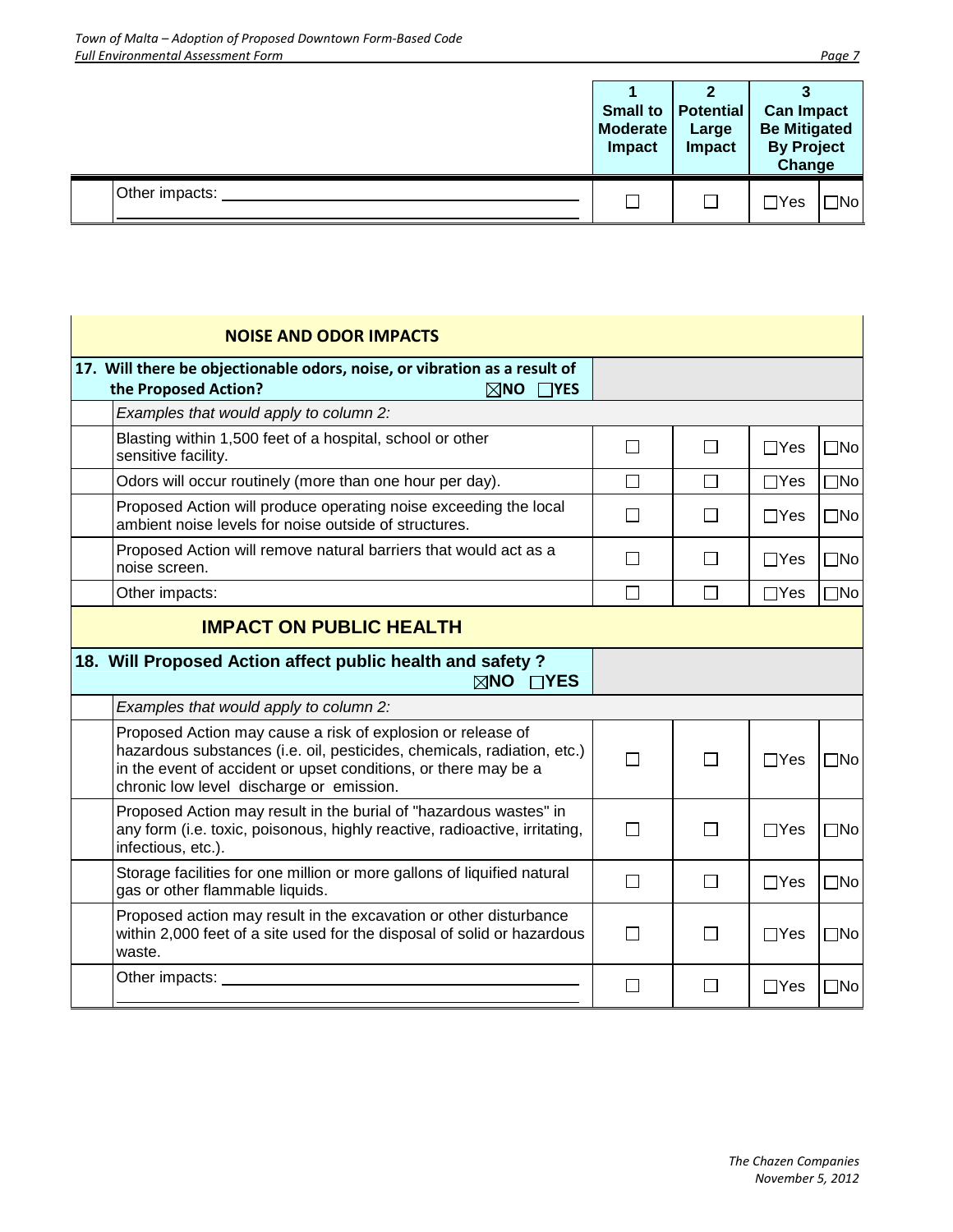|     | <b>IMPACT ON GROWTH AND CHARACTER</b><br>OF COMMUNITY OR NEIGHBORHOOD                                                                                                                                                                                                                                     |             |        |             |              |
|-----|-----------------------------------------------------------------------------------------------------------------------------------------------------------------------------------------------------------------------------------------------------------------------------------------------------------|-------------|--------|-------------|--------------|
|     | 19. Will Proposed Action affect the character of the existing<br>community?<br>$\Box$ no $\boxtimes$ yes                                                                                                                                                                                                  |             |        |             |              |
|     | Examples that would apply to column 2:                                                                                                                                                                                                                                                                    |             |        |             |              |
|     | The permanent population of the city, town or village in which the<br>project is located is likely to grow by more than 5%.                                                                                                                                                                               | П           | П      | $\Box$ Yes  | $\square$ No |
|     | The municipal budget for capital expenditures or operating<br>services will increase by more than 5% per year as a result of this<br>project.                                                                                                                                                             | П           | П      | $\Box$ Yes  | $\square$ No |
|     | Proposed Action will conflict with officially adopted plans or goals.                                                                                                                                                                                                                                     | $\Box$      | $\Box$ | $\Box$ Yes  | $\square$ No |
|     | Proposed Action will cause a change in the density of land use.                                                                                                                                                                                                                                           | $\Box$      | $\Box$ | $\Box$ Yes  | $\square$ No |
|     | Proposed Action will replace or eliminate existing facilities,<br>structures or areas of historic importance to the community.                                                                                                                                                                            | П           |        | $\Box$ Yes  | $\square$ No |
|     | Development will create a demand for additional community<br>services (e.g. schools, police and fire, etc.) Additional demands for<br>services will occur - as they will with any growth within the town.<br>This demand is not unique to downtown or directly attributable to the<br>planned zone change | $\boxtimes$ |        | $\Box$ Yes  | $\square$ No |
|     | Proposed Action will set an important precedent for future projects.                                                                                                                                                                                                                                      | $\Box$      | $\Box$ | $\Box$ Yes  | $\square$ No |
|     | Proposed Action will create or eliminate employment.                                                                                                                                                                                                                                                      | П           | $\Box$ | $\Box Y$ es | $\square$ No |
|     | Other impacts: Positive impacts on the community are<br>anticipated. The FBC implements the Community's vision as<br>identified in the Malta Downtown Plan and as reaffirmed during the<br>public process conducted during the development of the FBC>                                                    | ⊠           | П      | $\Box$ Yes  | $\square$ No |
| 20. | Is there, or is there likely to be, public controversy related<br>to potential adverse environmental impacts?<br>⊠NO □YES                                                                                                                                                                                 |             |        |             |              |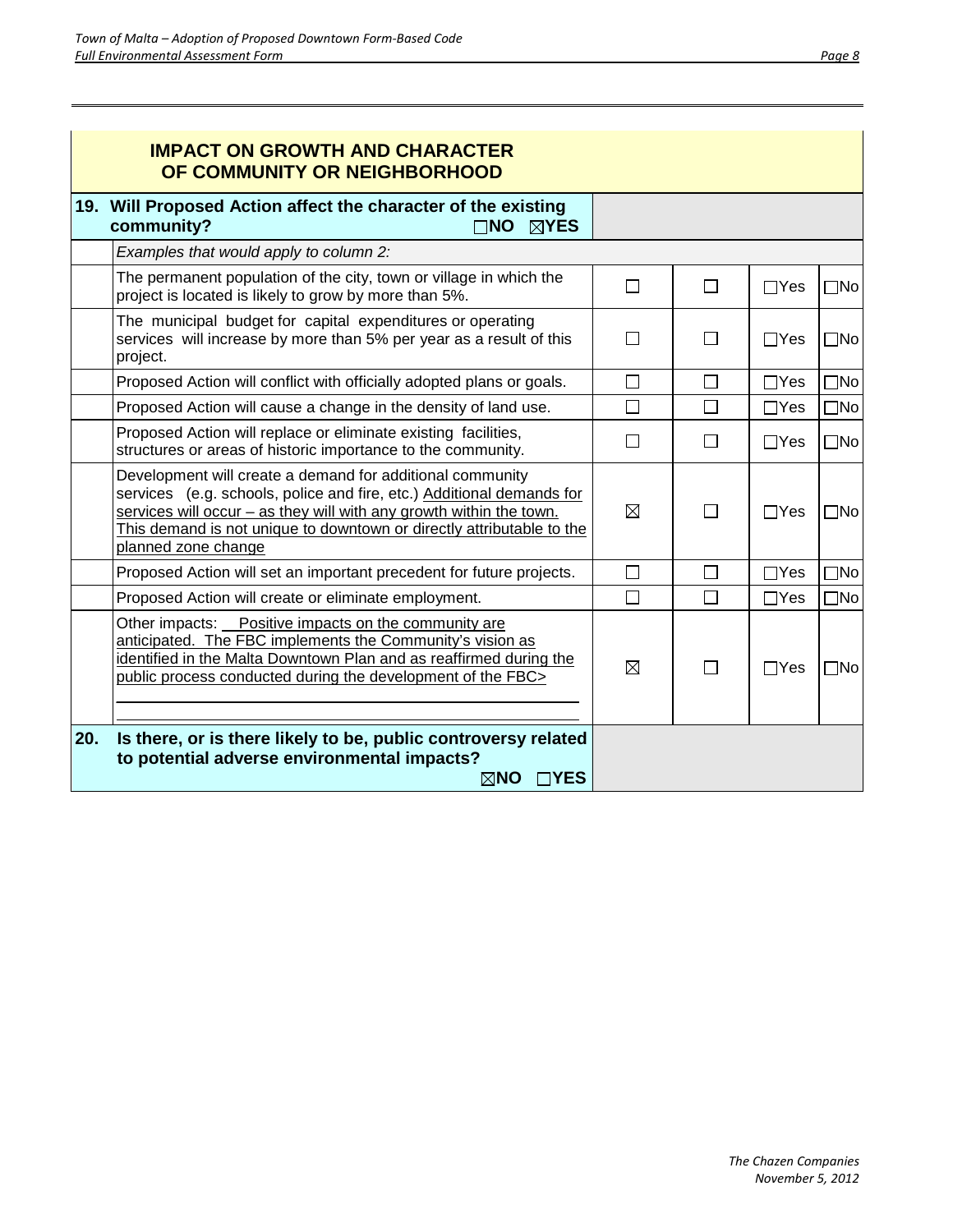#### **Part 2- Expanded Narratives**

#### **6. Will Proposed Action alter drainage flow or patterns, or surface water runoff?**

All land development activities have some impact on surface drainage/flow. There are a comprehensive set of rules and regulations in place to ensure stormwater drainage from land development is properly managed. No adverse impact of large and/or important magnitude to drainage flow or patterns, or surface water runoff is anticipated as a result of the proposed action.

Currently, drainage on Route 9 is handled via an open drainage system (i.e., roadside ditch). Individual site development projects are required to manage stormwater in conformance with NYSDEC GP 0-10-001 requirements. This generally consists of a series of site specific stormwater treatment practices designed to infiltrate stormwater such that the volume and rate of stormwater flow off-site mirrors pre-development conditions.

Long term transformation of the study area (including NYS Route 9) to a new urbanist pedestrian oriented environment will involve many elements, including the installation of sidewalks. Article 6 of the FBC identifies street typology; street width and associated elements vary by function and correlate to adjacent land use. The FBC requires the installation of sidewalks, bike facilities and verge on new streets as well as existing streets (Article 6.2A). This requirement exists under the current zoning scheme as well. The practical implication is that individual developments are required to install sidewalks along existing streets/roads including Route 9. The installation of sidewalks, as well as any new curb cuts, on Route 9 has the potential to impact the existing open drainage system. .

The conventional approach is to have the applicant (i.e., individual developer) size the roadside culvert size appropriately to convey existing stormwater flows. This approach, in concert with compliance with the NSYDEC General Permit is adequate to address any negative impacts to the local stormwater conveyance system.

Long term this approach may not be the most effective means to realize the Town's vision of complete streets and a pedestrian oriented downtown. The Town may consider other proactive means to address this goal. The Malta Downtown Plan recommended the Town consider establishing a special district or improvement district to address the capital project needs of Downtown such as sidewalks, lighting, and parking. A special district could be established to address drainage needs as well. The need for a comprehensive approach to address the objectives cited in the FBC may be met by the development of a detailed downtown drainage plan. Funding requirements to implement such a could include, but are not limited to, establishment of a special district, establishment of development impact fees, use of already established transportation mitigation fees (where applicable and appropriate), establishment of a drainage escrow fund budget funded as private development occurss, use of Town general revenue, funding contributions from NYS DOT for improvements along state owned roads or contributions from Saratoga County DPW for improvements along county owned roads or funding contributions from private property owners for where future development will require construction of streets, and/or future grant or other financial incentives.

#### **11. Will Proposed Action affect aesthetic resources?**

The Form based Code is anticipated to have positive impacts on aesthetics of the Town.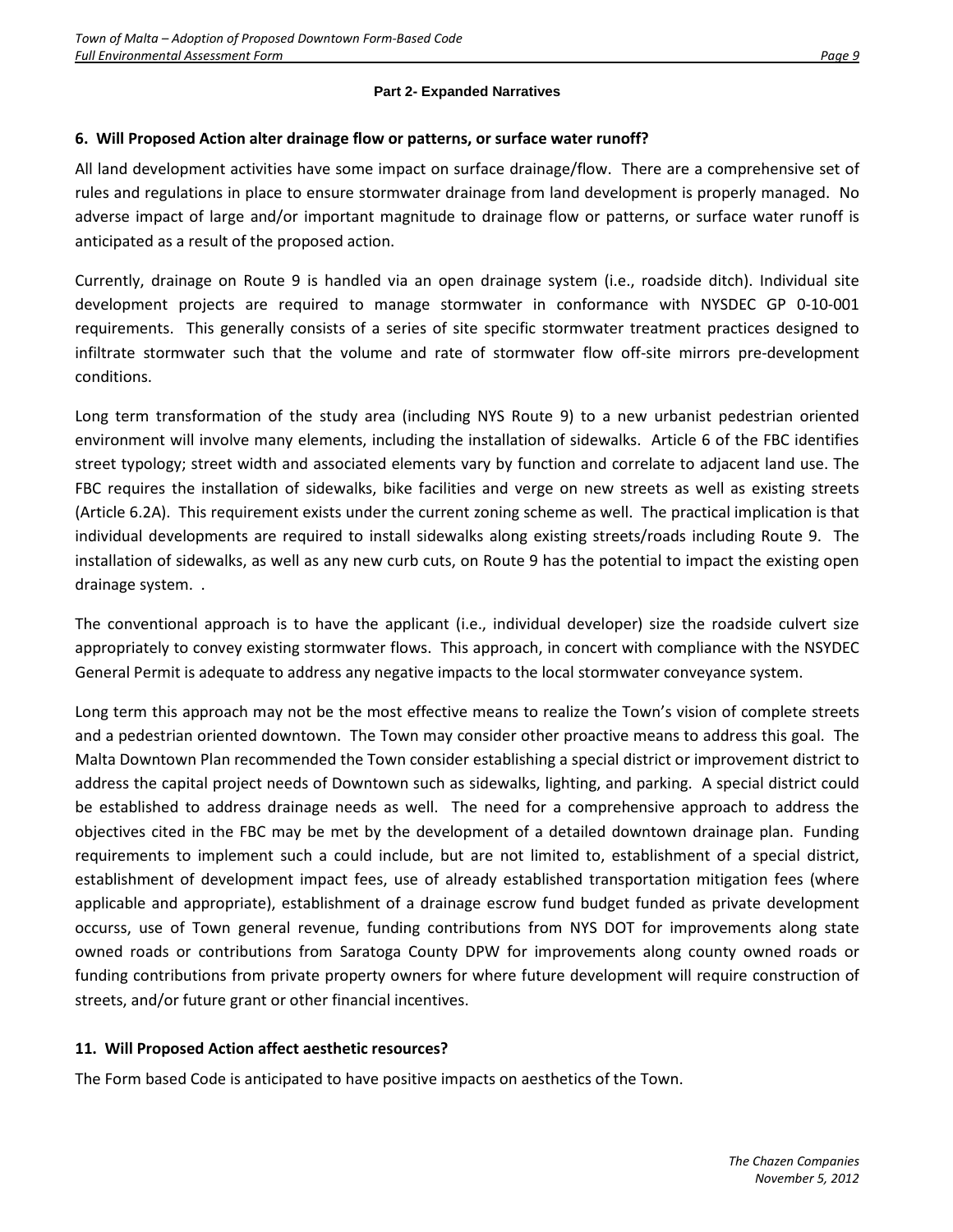Much planning and community involvement has gone into the preparation of the Malta Downtown Plan and the Malta Downtown Form Based Code. The FBC provides illustrative and descriptive provisions regarding building type, form, placement, design as well as conventional zoning elements regarding height, setback, site use, etc. The stated purpose of the code is to implement the adopted Malta Downtown Plan, guide implementation of this plan and to "*foster predictable results and a high quality public realm by prescribing the physical form of buildings and other elements and addressing the relationship between building facades and the public realm, the form and mass of buildings in relation to one another, and the scale and types of streets and blocks*."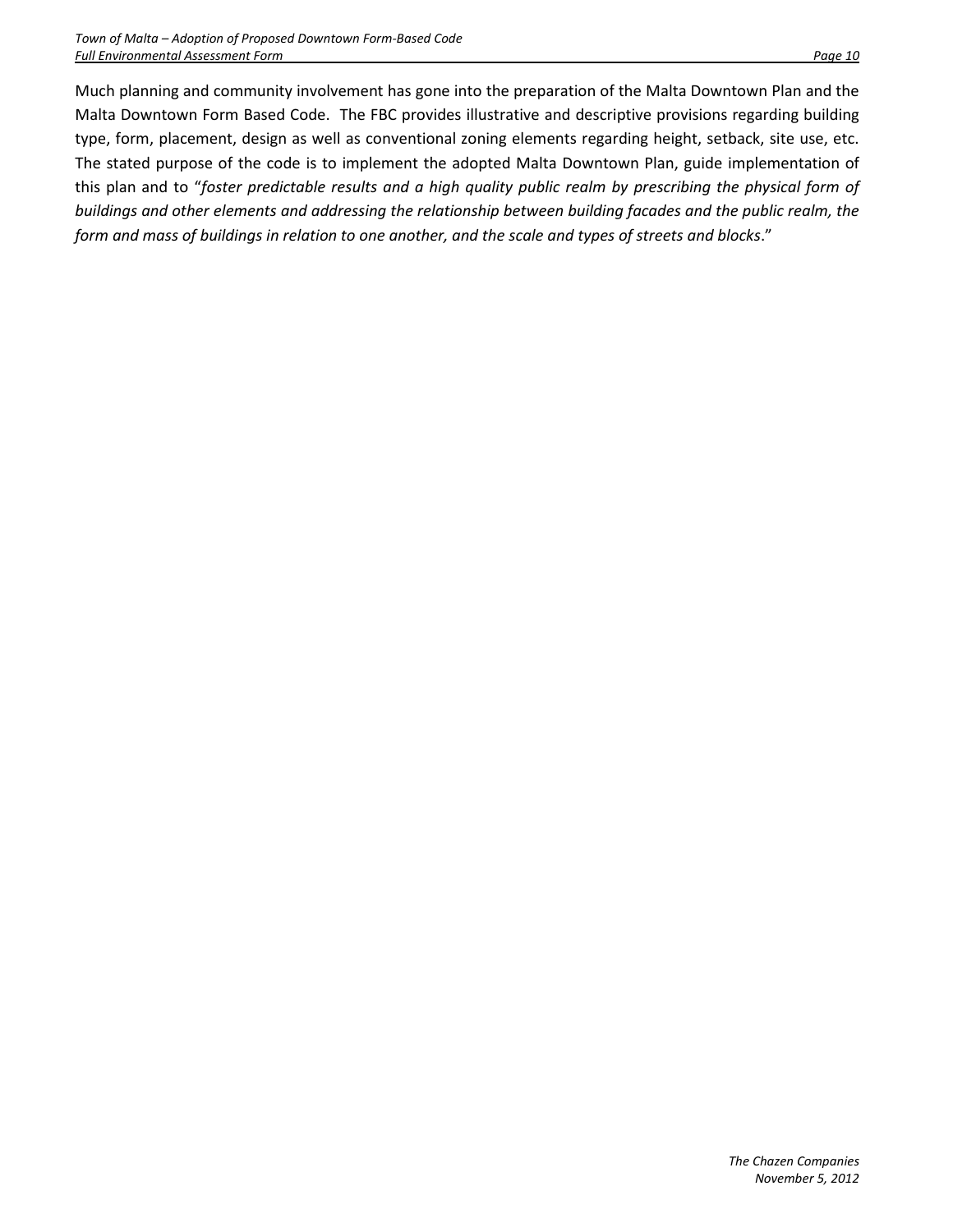#### **13. Will Proposed Action affect the quantity or quality of existing or future open spaces or recreational opportunities?**

Under the current C-1 designation, open space area and location is influenced by a number of factors. The C-1 District allows maximum lot coverage of 80%. Lot coverage includes all hard surfacing (i.e., pavement) and building coverage. Building setbacks in the C-1 district vary but generally are defined as follows: Front Setback 15 - 25ft., Side Setback 0-10 ft., and Rear Setback 20 feet. The C-1 District does not have a greenspace or open space requirement per se.

The FBC does not define/regulate lot coverage as the C-1 District does. The FBC has minimum and maximum setbacks and they vary by building type, they are generally designated as follows: Front Setback 5 ft. min/20 ft. max, Side 5ft./20ft., Rear. The FBC does require a 20% Outdoor Amenity Area for most building types. An outdoor amenity area can be considered open space and may be found at the building front or elsewhere on the lot. Additionally, the FBC designates formal open space areas at the Dunning Street Cemetery, the Parade Ground, and at the Town Center.

Based on a comparison of the permissible development density, allowed lot coverage/building footprint, and the building setback, no loss of open space is anticipated as a result of the proposed zoning changes. No adverse impacts of large and important magnitude are likely to occur as a result of the adoption of the FBC.

#### **15. Will there be an effect to existing transportation systems?**

It is anticipated that the adoption of the Form Based Code (FBC) will have positive impacts on the transportation system. The FBC will reduce the overall development potential within the Downtown. The FBC provides enhancements for non-motorized travel, improves walkability, and improved connectivity between land uses. Development of a dynamic mixed use downtown will reduce vehicle trips as well. The FBC includes a Complete Streets plan further improving multi-modal forms of travel and improved street network allowing for a reduction of travel on main thoroughfares.

The development potential of the Malta Downtown study area was examined, comparing the current zoning scheme to the planned zoning. A buildout analysis is an estimate of the overall development potential of a land area given a set of assumptions and constraints. It is an estimate of the total potential for development; it does not predict the amount or rate of development that could occur.

Land within the study area is either zoned C-1 commercial or is designated as a project specific Planned Development District (PDD). Figure 1 depicts the study area examined and identified the current zoning. Development potential within the C-1 district was estimated utilizing the following assumptions:

- 30% green space,
- 20% parking,
- 20% stormwater, utilities, and site access, and
- 30% building area lot coverage.

These assumptions were derived from the zoning code, as well as the prior buildout analyses conducted by the Town. A building height of 5 stories is allowed per the C-1 District and was utilized to estimate the total building square footage.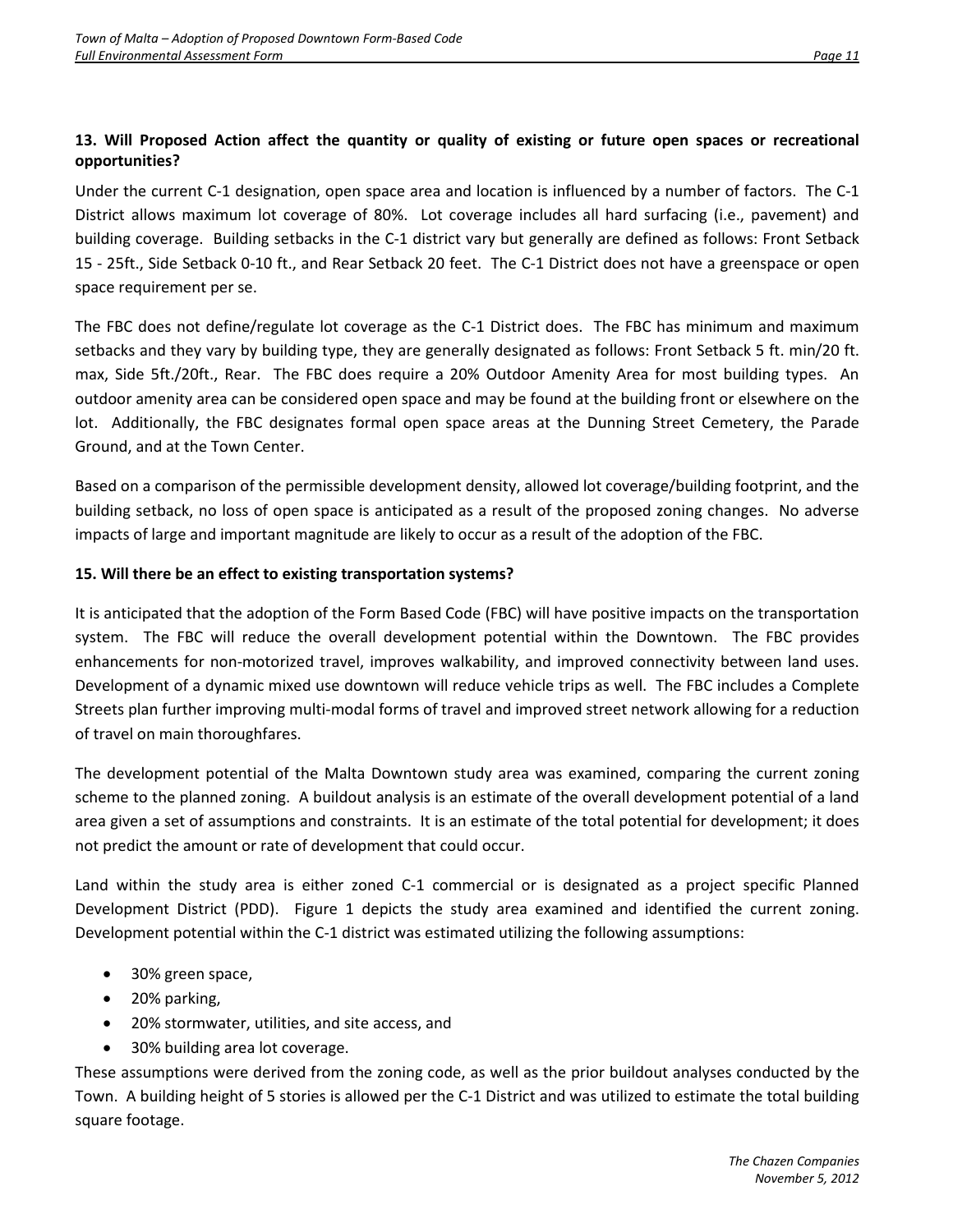For sites located in a PDD, each PDD provides an approved building density. Existing PDD's include Blacksmith Square, Crystal Springs, Ellsworth Commons, Northway Mobile Estates, Parade Ground Village, Saratoga Village, and Shops of Malta. Where a PDD has been proposed or proposed and approved but not yet built, the development potential per the plan was utilized. These PDDs include Kelch Drive, Malta Gardens, and Park Place. For the purpose of the analysis, the Dunning Street Cemetery was excluded from the analysis.

For the proposed condition, the Downtown Malta FBC Illustrative Plan prepared by Code Studio was utilized for the analysis. The building layer from the plan was digitized and a building footprint was calculated using GIS. Building heights from each of the FBC districts was utilized to calculate a total building square footage.

Based on the analysis, the proposed FBC/Illustrative Plan reduced the development permitted in the study area.

|                                | <b>Total SF</b> |
|--------------------------------|-----------------|
| <b>Current Zoning</b>          | 15,520,528      |
| <b>FBC (Illustrative Plan)</b> | 10,592,503      |

As a result of the reduction in development potential it is anticipated there will be a corresponding reduction in traffic attributable to new development. The FBC includes further measures to reduce traffic related impacts as noted. The Town also has measures in place to address traffic related impacts Townwide. Therefore no adverse traffic related impacts of large magnitude or importance are anticipated to occur as a result of the adoption of the FBC.